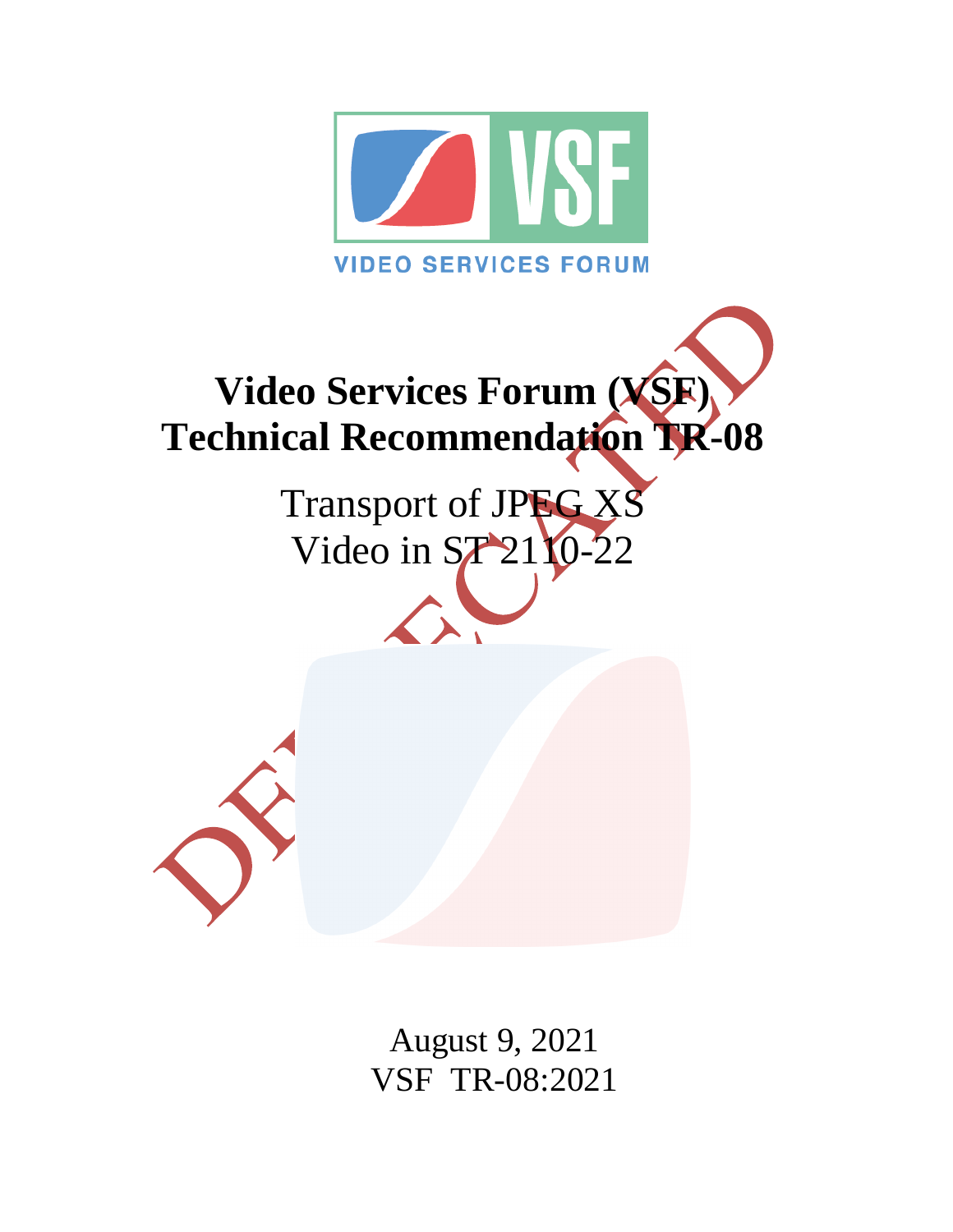© 2021 Video Services Forum

This work is licensed under the Creative Commons Attribution-NoDerivatives 4.0 International License. To view a copy of this license, visit https://creativecommons.org/licenses/by-nd/4.0/

> or send a letter to Creative Commons, PO Box 1866 Mountain View, CA 94042, USA.



# **INTELLECTUAL PROPERTY RIGHTS**

RECIPIENTS OF THIS DOCUMENT ARE REQUESTED TO SUBMIT, WITH THEIR COMMENTS, NOTIFICATION OF ANY RELEVANT PATENT CLAIMS OR OTHER INTELLECTUAL PROPERTY RIGHTS OF WHICH THEY MAY BE AWARE THAT MIGHT BE INFRINGED BY ANY IMPLEMENTATION OF THE RECOMMENDATION SET FORTH IN THIS DOCUMENT, AND TO PROVIDE SUPPORTING DOCUMENTATION.

THIS RECOMMENDATION IS BEING OFFERED WITHOUT ANY WARRANTY WHATSOEVER, AND IN PARTICULAR, ANY WARRANTY OF NONINFRINGEMENT IS EXPRESSLY DISCLAIMED. ANY USE OF THIS RECOMMENDATION SHALL BE MADE ENTIRELY AT THE IMPLEMENTER'S OWN RISK, AND NEITHER THE FORUM, NOR ANY OF ITS MEMBERS OR SUBMITTERS, SHALL HAVE ANY LIABILITY WHATSOEVER TO ANY MPLEMENTER OR THIRD PARTY FOR ANY DAMAGES OF ANY NATURE WHATSOEVER, DIRECTLY OR INDIRECTLY, ARISING FROM THE USE OF THIS RECOMMENDATION.

# **LIMITATION OF LIABILITY**

VSF SHALL NOT BE LIABLE FOR ANY AND ALL DAMAGES, DIRECT OR INDIRECT, ARISING FROM OR RELATING TO ANY USE OF THE CONTENTS CONTAINED HEREIN, INCLUDING WITHOUT LIMITATION ANY AND ALL INDIRECT, SPECIAL, INCIDENTAL OR CONSEQUENTIAL DAMAGES (INCLUDING DAMAGES FOR LOSS OF BUSINESS, LOSS OF PROFITS, LITIGATION, OR THE LIKE), WHETHER BASED UPON BREACH OF CONTRACT, BREACH OF WARRANTY, TORT (INCLUDING NEGLIGENCE), PRODUCT LIABILITY OR OTHERWISE, EVEN IF ADVISED OF THE POSSIBILITY OF SUCH DAMAGES. THE FOREGOING NEGATION OF DAMAGES IS A FUNDAMENTAL ELEMENT OF THE USE OF THE CONTENTS HEREOF, AND THESE CONTENTS WOULD NOT BE PUBLISHED BY VSF WITHOUT SUCH LIMITATIONS.

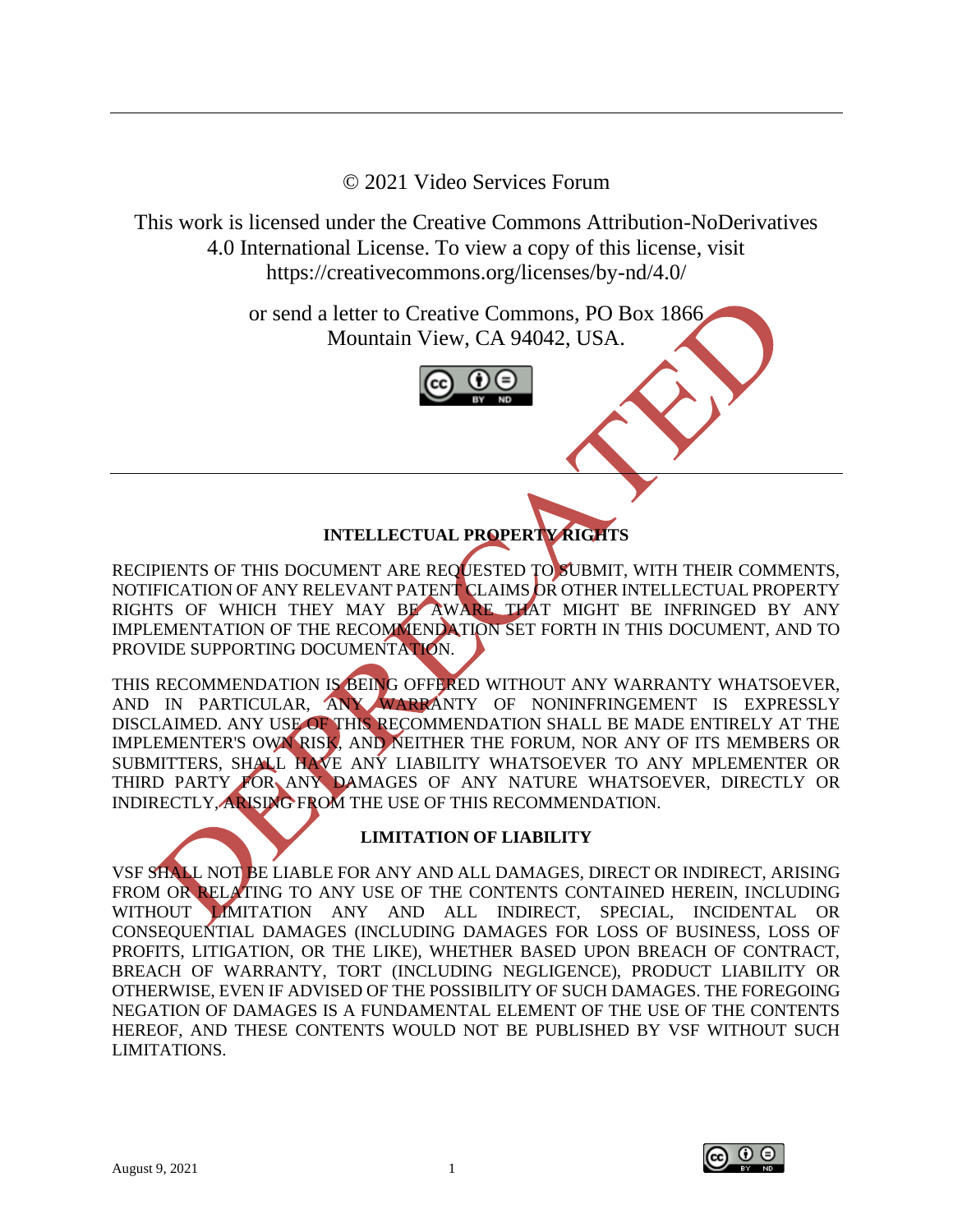#### **Executive Summary**

This VSF Technical Recommendation (TR), in addition to defining profiles for streaming of JPEG XS video over SMPTE ST 2110-22, adds information for the interoperable transport of audio and ancillary data over other relevant SMPTE ST 2110 standards. The JPEG XS compression method is used in low latency transmission applications for cost-effective, high quality, real-time transport of television video signals over IP networks. The term "XS" is meant to convey the "extra small", "extra speed" nature of the compression method.

Recipients of this document are invited to submit technical comments. The VSF also requests that recipients notify us of any relevant patent claims or other intellectual property rights of which they may be aware, that might be infringed by any implementation of the Recommendation set forth in this document, and to provide supporting documentation.

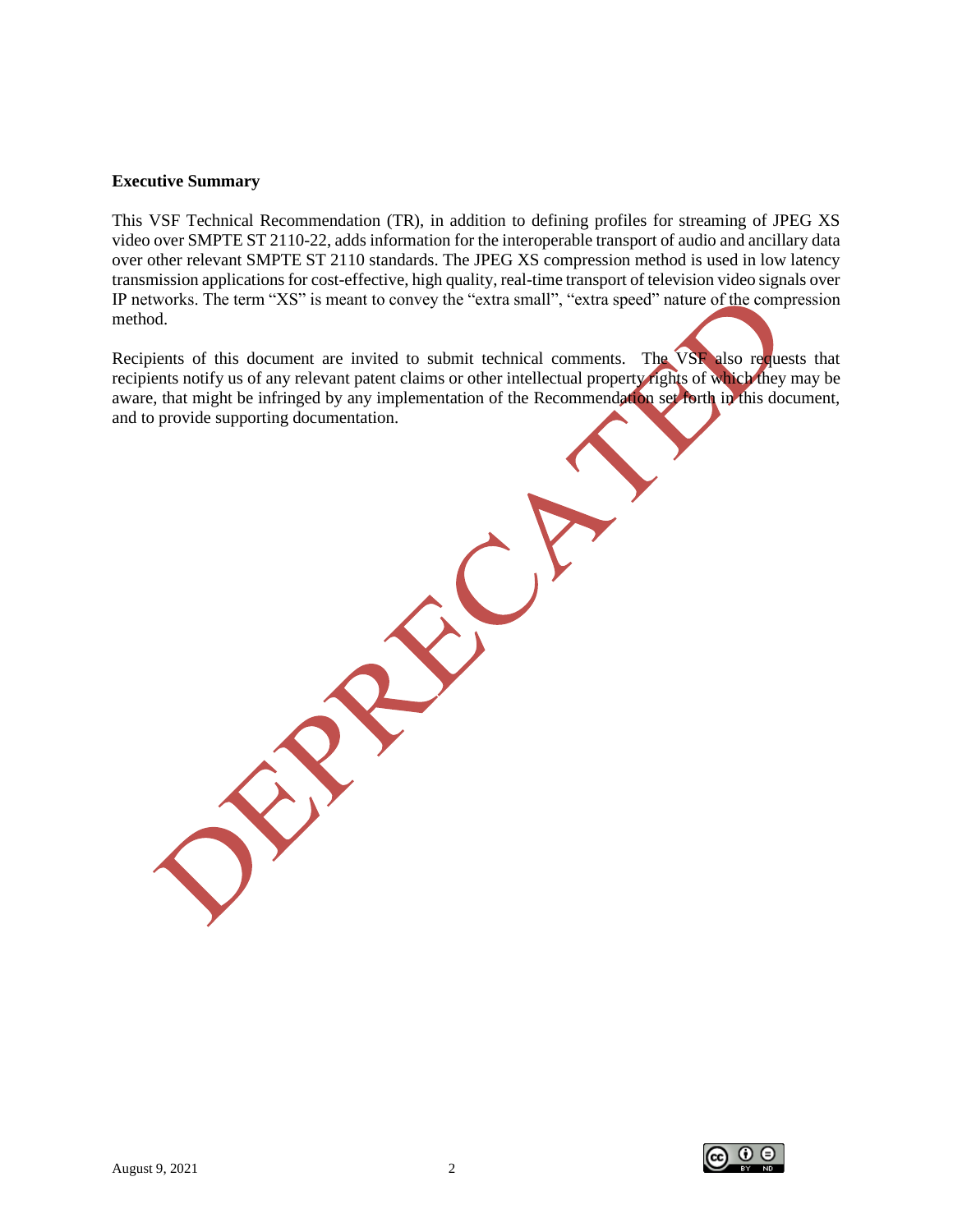## **Table of Contents**

| 1.1 |                    |
|-----|--------------------|
| 1.2 |                    |
| 2.  |                    |
| 3.  |                    |
| 4.  |                    |
| 5.  | <b>MANUEL 1999</b> |
| 6.  |                    |
| 7.  |                    |
| 8.  | $\ldots$ . $10$    |
| 8.1 | 10                 |
| 8.2 |                    |
| 8.3 |                    |
| 9.  |                    |
| 10. |                    |
|     |                    |
|     |                    |
|     |                    |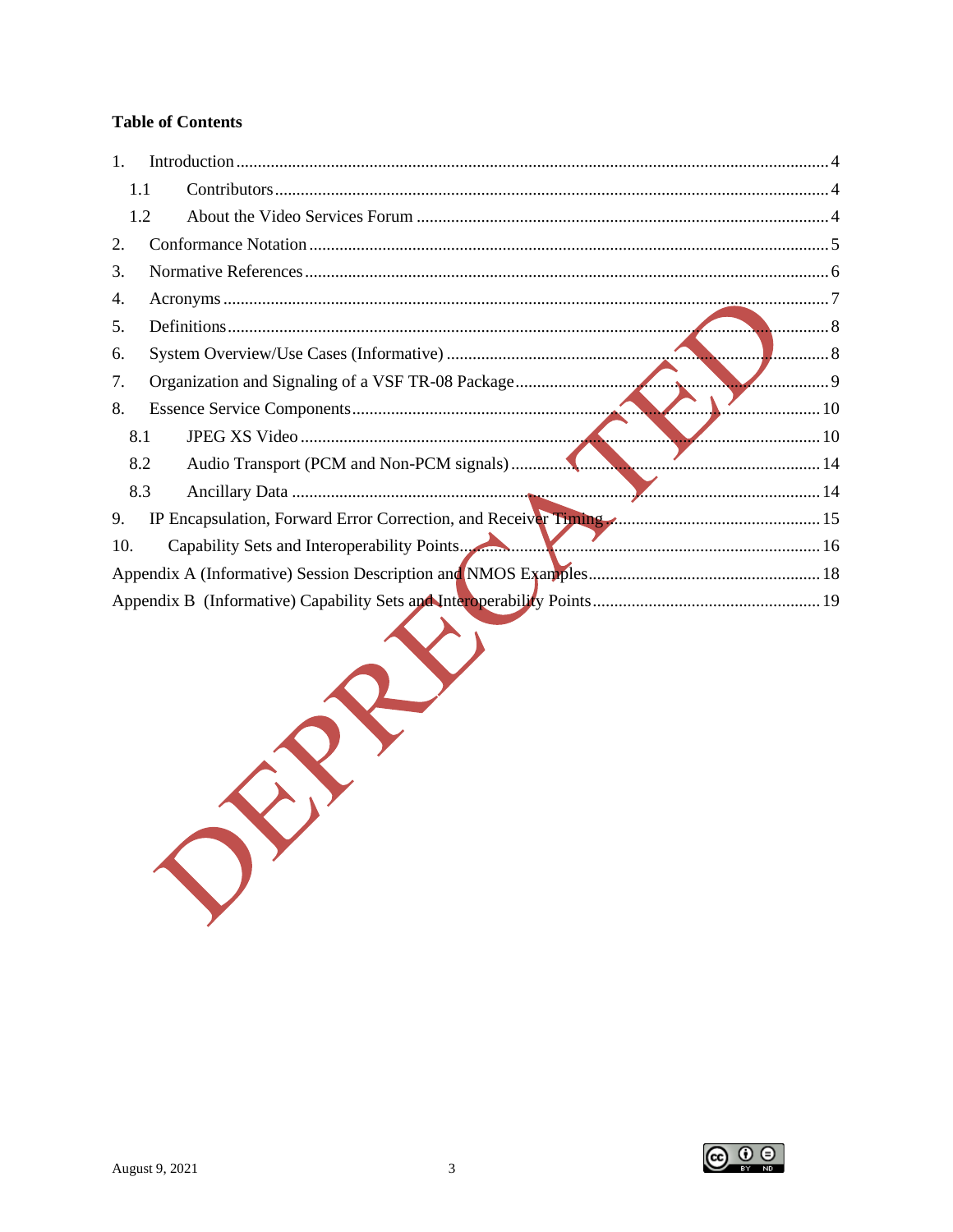#### <span id="page-4-0"></span>**1. Introduction**

This document describes an encapsulation of JPEG XS codestream(s) into SMPTE ST 2110-22 for transmission over Internet Protocol-based networks. It also addresses potential system interoperability issues with other media components within the ST 2110 system.

In February of 2020, the VSF created the JPEG XS Activity Group. This group was formed to develop an interoperable method for the provision of low-latency JPEG XS coded video for WAN & LAN transport. The group was also charged with defining interoperability points for the compression and transmission of High Definition and Ultra-High Definition formats.

#### <span id="page-4-1"></span>**1.1 Contributors**

Contributors to this document include:

- − John Dale, Activity Group Chairman, Media Links, Inc.
- − Brad Gilmer, Gilmer & Associates, Inc.
- − Andrew Krupiczka, Disney
- − Jean-Baptiste Lorent, intoPIX SA
- − Tim Bruylants, intoPIX SA
- − Danny Pierini, Matrox
- − John Mailhot, Imagine Communications
- − John Schilberg, Utah Scientific

#### <span id="page-4-2"></span>**1.2 About the Video Services Forum**

The Video Services Forum, Inc. [\(www.videoservicesforum.org\)](http://www.videoservicesforum.org/) is an international association dedicated to video transport technologies, interoperability, quality metrics and education. The VSF is composed of [service providers, users and manufacturers.](http://www.videoservicesforum.org/members/members.htm) The organization's activities include:

- − providing forums to identify issues involving the development, engineering, installation, testing and maintenance of audio and video services;
- − exchanging non-proprietary information to promote the development of video transport service technology and to foster resolution of issues common to the video services industry;
- − identification of video services applications and educational services utilizing video transport services;
- promoting interoperability and encouraging technical standards for national and international standards bodies.

The VSF is an association incorporated under the Not For Profit Corporation Law of the State of New York. [Membership](http://www.videoservicesforum.org/membership/membership.htm) is open to businesses, public sector organizations and individuals worldwide. For more information on the Video Services Forum, contact:

Bob Ruhl Operations Manager Video Services Forum +1 929-279-1995 [bob.ruhl1@verizon.net.](mailto:bob.ruhl1@verizon.net)

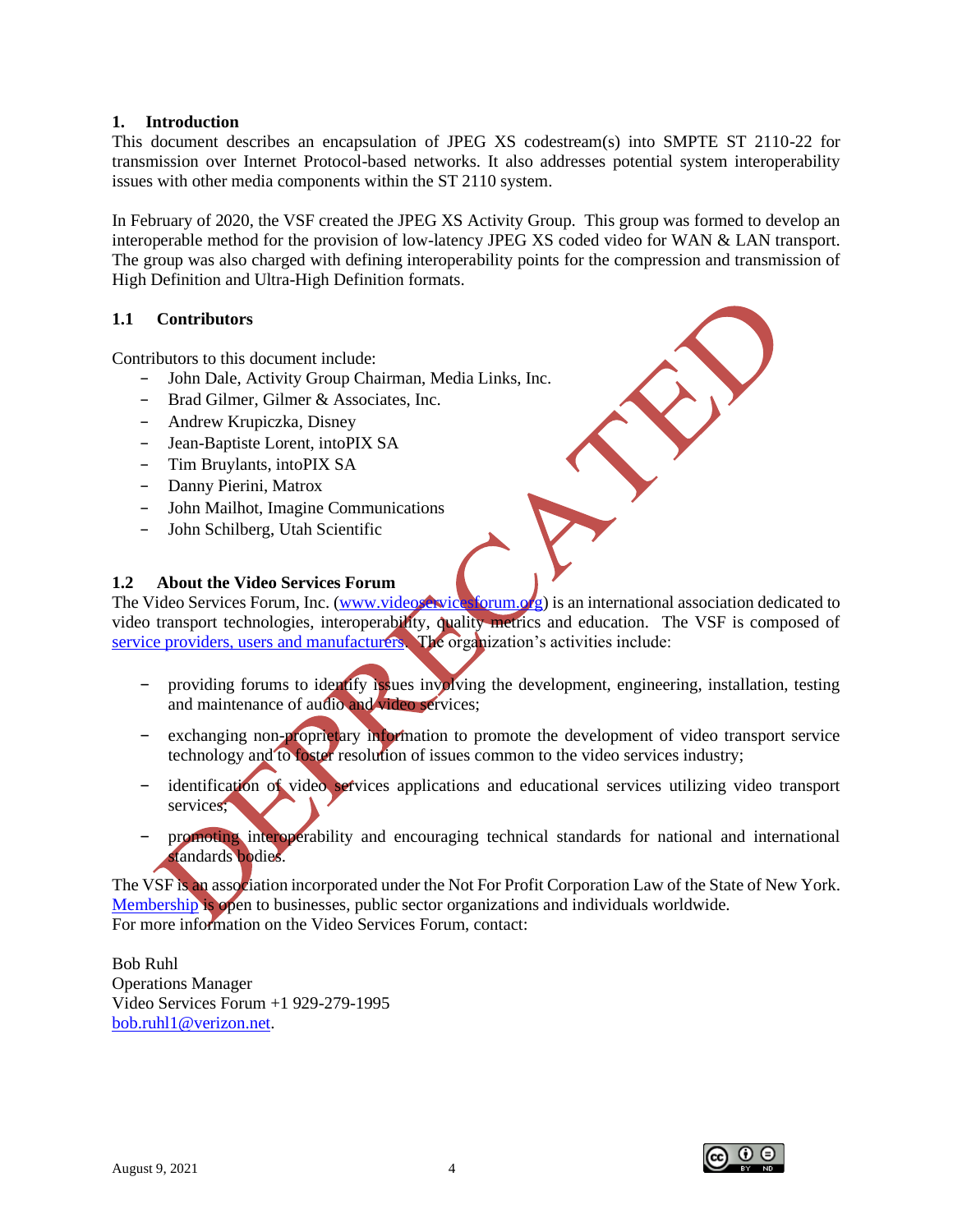#### <span id="page-5-0"></span>**2. Conformance Notation**

Normative text is text that describes elements of the design that are indispensable or that contain the conformance language keywords: "shall", "should", or "may". Informative text is text that is potentially helpful to the user, but not indispensable, and can be removed, changed, or added editorially without affecting interoperability. Informative text does not contain any conformance keywords.

All text in this document is, by default, normative, except: the Introduction, any section explicitly labeled as "Informative", or individual paragraphs that start with "Note:"

The keywords "shall" and "shall not" indicate requirements strictly to be followed in order to conform to the document and from which no deviation is permitted.

The keywords, "should" and "should not" indicate that, among several possibilities, one is recommended as particularly suitable, without mentioning or excluding others; or that a certain course of action is preferred but not necessarily required; or that (in the negative form) a certain possibility or course of action is deprecated but not prohibited.

The keywords "may" and "need not" indicate courses of action permissible within the limits of the document.

The keyword "reserved" indicates a provision that is not defined at this time, shall not be used, and may be defined in the future. The keyword "forbidden" indicates "reserved" and in addition indicates that the provision will never be defined in the future.

A conformant implementation according to this document is one that includes all mandatory provisions ("shall") and, if implemented, all recommended provisions ("should") as described. A conformant implementation need not implement optional provisions ("may") and need not implement them as described.

Unless otherwise specified, the order of precedence of the types of normative information in this document shall be as follows: Normative prose shall be the authoritative definition; Tables shall be next; followed by formal languages; then figures; and then any other language forms.



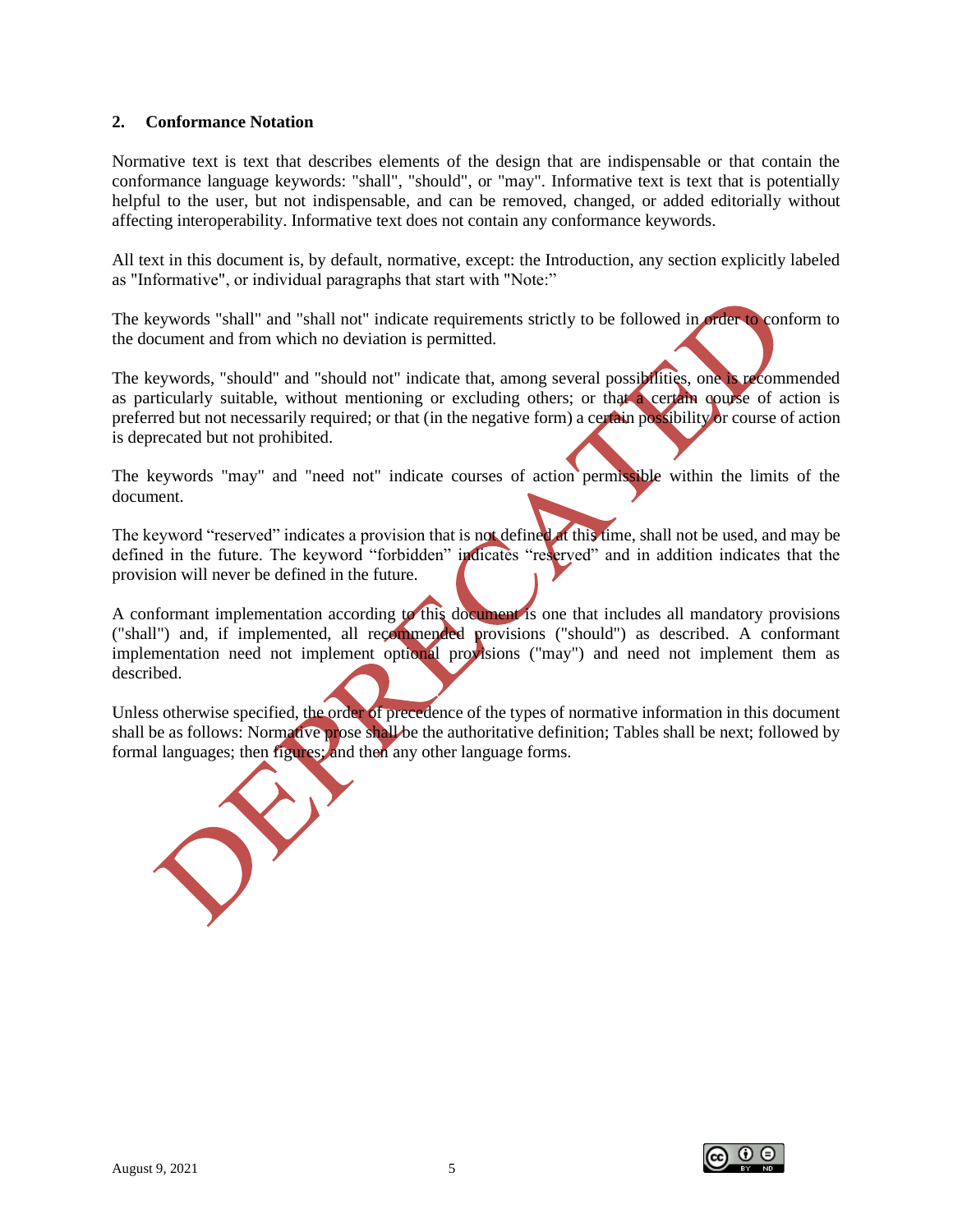#### <span id="page-6-0"></span>**3. Normative References**

AES: AES3:2009 (r2019): "Digital input-output interfacing — Serial transmission format for two-channel linearly-represented digital audio data"

AMWA BCP-002-01: Natural Grouping of NMOS Resources v1.0.0

AMWA BCP-003-01: Secure Communication in NMOS Systems v1.0.0

AMWA BCP-003-02: Authorization in NMOS Systems v1.0.0

AMWA BCP-003-03: Certificate provisioning in NMOS Systems v1.0.0

AMWA IS-04 NMOS Discovery and Registration Specification (Stable) v1.31

AMWA IS-05 NMOS Device Connection Management Specification (Stable) v1.1.1

ANSI/CTA 861-H:2021 "A DTV Profile for Uncompressed High-Speed Digital Interfaces"

IEEE 1588-2008: "IEEE Standard for a Precision Clock Synchronization Protocol for Networked Measurement and Control Systems" (PTP)

IETF draft-ietf-payload-rtp-jpegxs: "RTP Payload Format for ISO/IEC 21122 (JPEG XS)" or the IETF Standards-Track RFC which replaces it

IETF RFC 7273 "RTP Clock Source Signalling"

IETF RFC 8866 "SDP: Session Description Protocol"

ISO/IEC 21122-1:20191: "Information technology — JPEG XS low-latency lightweight image coding system — Part 1: Core coding system"

ISO/IEC 21122-2:20191: "Information technology — JPEG XS low-latency lightweight image coding system  $-$  Part 2: Profiles and buffer models"

ISO/IEC 21122-3:2019<sup>1</sup>: "Information technology — JPEG XS low-latency lightweight image coding system — Part 3: Transport and container formats"

JT-NM TR-1001\_2020v1.1 System Environment and Device Behaviors for ST 2110 Media Nodes in Engineered Networks - Networks, Registration, and Connection Management

Rec. ITU-R BT.2020-2: "Parameter values for ultra-high definition television systems for production and international programme exchange"

Rec. ITU-R BT.2100-2: "Image parameter values for high dynamic range television for use in production and international programme exchange"

Rec. ITU-T H.273 (2016) | ISO/IEC 23091-2:2019: "Information Technology - Codingindependent code points - Part 2: Video"

SMPTE ST 2022-7:2019: "Seamless Protection Switching of RTP Datagrams"

SMPTE ST 2086:2018 "Mastering Display Color Volume Metadata Supporting High Luminance and Wide Color Gamut Images"

SMPTE ST 2110-10:2017: "Professional Media over Managed IP Networks: System Timing and Definitions"

SMPTE ST 2110-21:2017: "Professional Media over Managed IP Networks: Traffic Shaping and Delivery Timing for Uncompressed Active Video"

SMPTE ST 2110-22:2019: "Professional Media over Managed IP Networks: Constant Bit-Rate Compressed Video"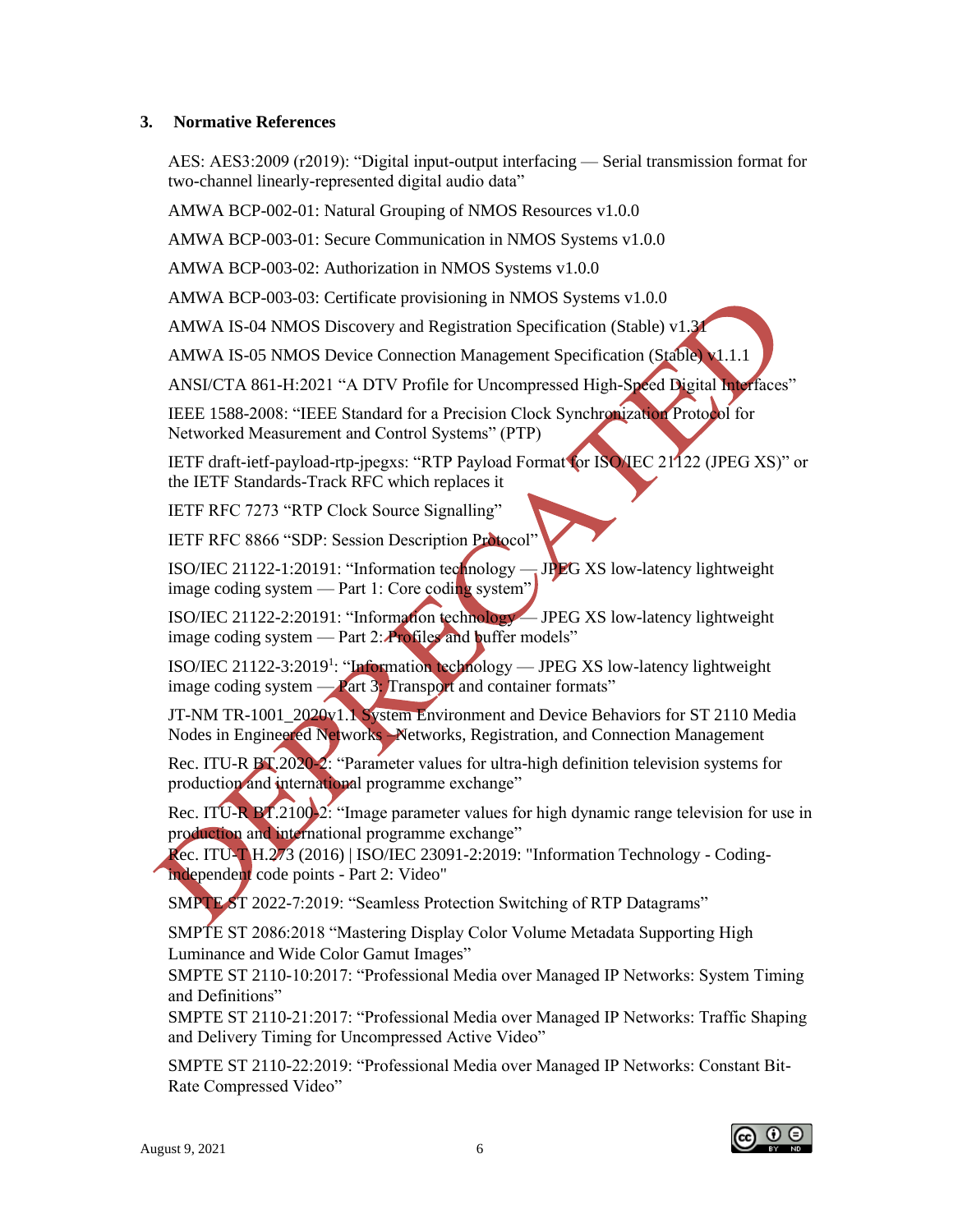SMPTE ST 2110-30:2017: "Professional Media over Managed IP Networks: PCM Digital Audio"

SMPTE ST 2110-31:2018: "Professional Media over Managed IP Networks: AES3 Transparent Transport"

SMPTE ST 2110-40:2018: "Professional Media over Managed IP Networks: SMPTE ST 291-1 Ancillary Data"

Note that Level 1K-1 and 4:2:0 color sampling will be supported by ISO/IEC 21122 2nd editions which are in progress with expected publication January-March 2022

Note: Joint ITU and ISO/IEC documents refer to exactly the same standard text, and may share the same title, however in some cases they do not.

#### <span id="page-7-0"></span>**4. Acronyms**

\_\_\_\_\_\_\_\_\_\_\_\_\_\_\_\_\_\_\_\_\_\_\_\_\_\_

| ACL             | Audio Conformance Level                                                                    |
|-----------------|--------------------------------------------------------------------------------------------|
| <b>AES</b>      | <b>Audio Engineering Society</b>                                                           |
| <b>ANC</b>      | <b>Ancillary Data</b>                                                                      |
| <b>API</b>      | Application Programming Interface                                                          |
| <b>Bpp</b>      | Bits per pixel                                                                             |
| <b>ETSI</b>     | European Telecommunications Standards Institute                                            |
| <b>FEC</b>      | <b>Forward Error Correction</b>                                                            |
| <b>FHD</b>      | Full High Definition                                                                       |
| HD              | <b>High Definition</b>                                                                     |
| <b>HDR</b>      | <b>High Dynamic Range</b>                                                                  |
| <b>HLG</b>      | Hybrid-Log Gamma                                                                           |
| <b>IEC</b>      | International Electrotechnical Commission                                                  |
| <b>IETF</b>     | <b>Internet Engineering Task Force</b>                                                     |
| $_{\rm IP}$     | <b>Internet Protocol</b>                                                                   |
| <b>IPMX</b>     | Internet Protocol Media Experience                                                         |
| <b>ISO</b>      | International Organization for Standardization                                             |
| <b>ITU</b>      | International Telecommunication Union                                                      |
| <b>JPEG</b>     | Joint Photographic Experts Group                                                           |
| <b>JPEG XS</b>  | Joint Photographic Experts Group 21122 Coding Standard                                     |
| LAN             | <b>Local Area Network</b>                                                                  |
| <b>PCM</b>      | <b>Pulse Code Modulation</b>                                                               |
| PQ              | Perceptual Quantize                                                                        |
| <b>RGB</b>      | Red Green Blue                                                                             |
| <b>RTP</b>      | <b>Real-Time Protocol</b>                                                                  |
| <b>SDP</b>      | <b>Session Description Protocol</b>                                                        |
| <b>SDR</b>      | <b>Standard Dynamic Range</b>                                                              |
| <b>SDI</b>      | Serial Digital Interface                                                                   |
| <b>SMPTE</b>    | Society of Motion Picture and Television Engineers                                         |
| TR <sup>2</sup> | Video Services Forum Technical Recommendation <sup>1</sup>                                 |
| <b>UHD</b>      | <b>Ultra High Definition</b>                                                               |
| UHD1            | Ultra high resolution with a resolution of $3840 \times 2160$ , which is found in ITU-R BT |

 $2$  Note that the term Technical Recommendation is also used by other organizations such as ETSI.

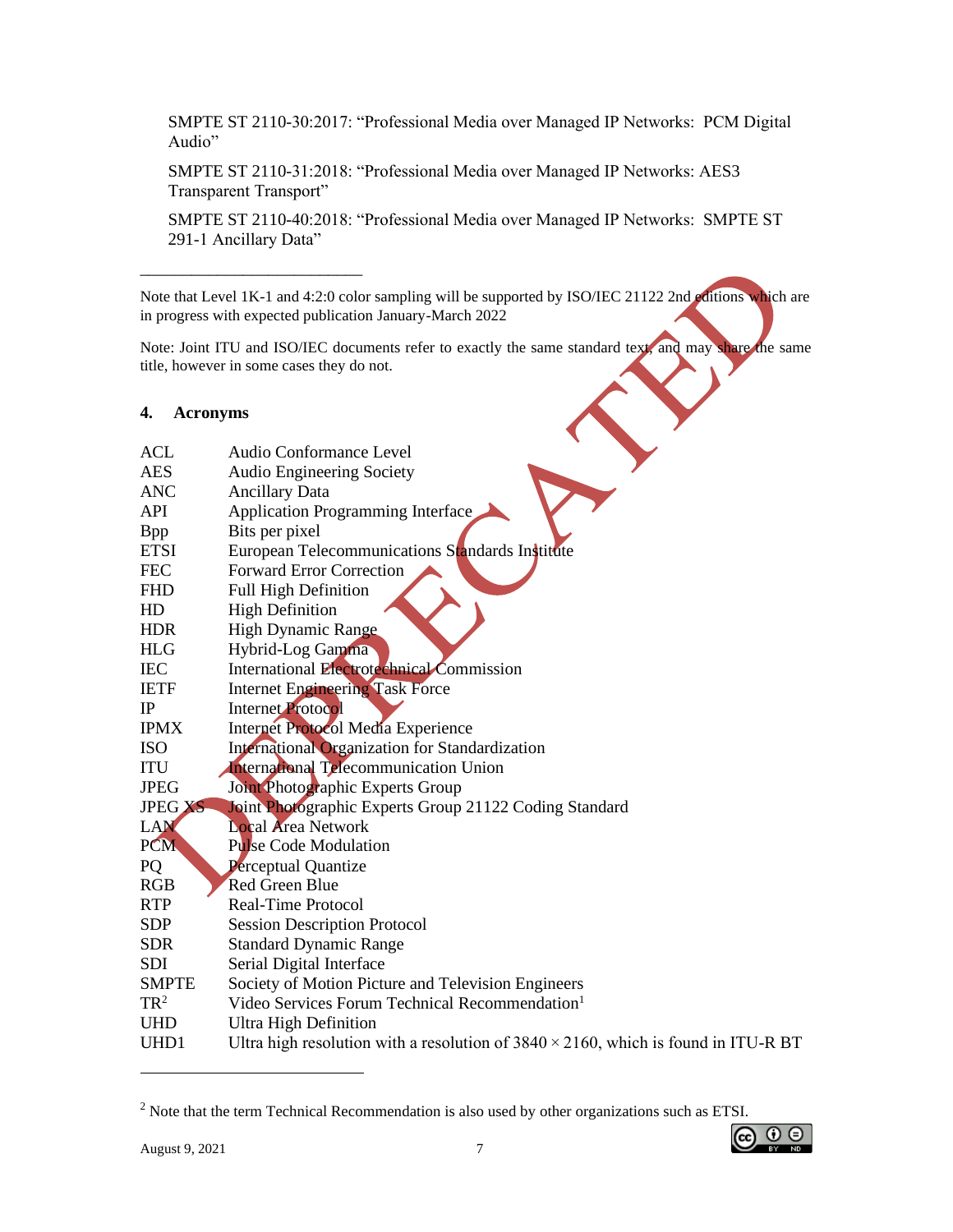|                  | 2020                                                                              |
|------------------|-----------------------------------------------------------------------------------|
| UHD <sub>2</sub> | Ultra high resolution with a resolution of $7680 \times 4320$ , which is found in |
|                  | <b>ITU-R BT 2020</b>                                                              |
| <b>VSF</b>       | Video Services Forum                                                              |
| <b>VS</b>        | Video Support Super Box                                                           |
| YCbCr            | Luminance Component, Blue-Difference and Red-Difference Chroma Components         |
| <b>WAN</b>       | Wide Area Network                                                                 |

#### <span id="page-8-0"></span>**5. Definitions**

| Device     | "Device" as defined in SMPTE ST 2110-10.   |
|------------|--------------------------------------------|
| Media Node | "Media Node" as defined in JT-NM TR-1001   |
| Receiver   | "Receiver" as defined in SMPTE ST 2110-10. |
| Sender     | "Sender" as defined in SMPTE ST 2110-10.   |

JPEG XS RTP Spec IETF RTP Payload Format for ISO/IEC 21122 (JPEG XS) specification.

#### <span id="page-8-1"></span>**6. System Overview/Use Cases (Informative)**

An end-user or service provider of broadcast transmission services can utilize devices that implement this Technical Recommendation  $(TR)$  for the unidirectional transport of real time television signals over an IP network within a facility or between facilities. The signals may include video, audio, and SMPTE 291 formatted Ancillary Data packets.





As shown in figure 1 above, the Sender has video, audio, and Ancillary Data inputs. These inputs are presumed to be time-aligned at their presentation to the Sender. The video is compressed using a JPEG XS compression algorithm. The JPEG XS codestream is converted into a Real-Time Protocol (RTP) stream in accordance with the JPEG XS RTP Spec and meeting the requirements of SMPTE ST 2110-22. Audio signals are converted into SMPTE ST 2110-30 or SMPTE ST 2110- 31 streams, and ANC Data is packaged into SMPTE ST 2110-40 streams.

The system defined in this TR supports linear PCM audio using SMPTE ST 2110-30, and non-PCM audio (and non-audio signals represented in AES3 wrappers) using SMPTE ST 2110-31.

The Sender transmits the RTP streams over the network in accordance with SMPTE ST 2110-10, including optional support of the SMPTE ST 2022-7 redundancy model and separate network paths. The Receiver de-encapsulates the RTP/IP streams, recovering the Audio, ANC Data, and the JPEG XS codestream. The JPEG XS codestream is further decoded to video essence in accordance with provisions of this recommendation. The reconstructed video, audio, and ANC Data signals are time-aligned using the RTP timestamps (correcting for different RTP Clock rates) before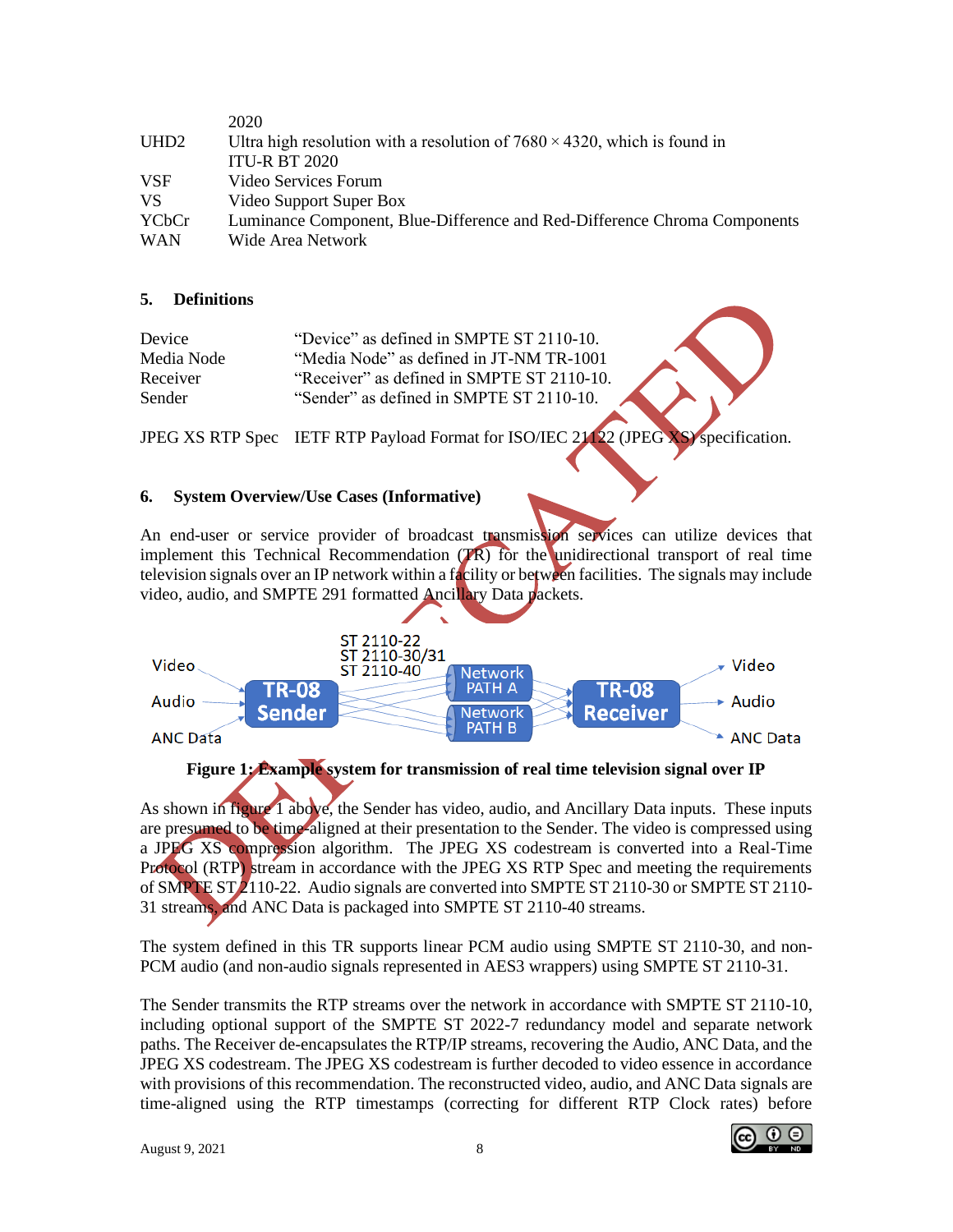presentation.

The target end to end transmission latency, (less network and transit delay, and not including buffering for delay path differential), for the real time transmission of all essence components including audio and ancillary data is approximately one tenth of a video frame.

This TR specifies the syntax and semantics of the signals between the Sender and the Receiver, and in doing so, places constraints on the behavior of the Sender. It also specifies some minimum requirements for the Receiver. These constraints and requirements are needed for interoperability.

Receivers under this TR-08 must make the relevant video signal metadata (colorimetry, transfer characteristic, frame rate, sampling structure, image dimensions, etc) available to downstream devices using the technical standards appropriate to the internal or external interfaces provided.

A number of different "Capability Sets", each with several "Conformance Levels", are specified in section 10 of this recommendation. These capability sets include interoperation of Senders and Receivers within a facility under a common clock domain, and also interoperation of Senders and Receivers in different facilities, perhaps separated by some distance, and operating on potentially different clock domains.

## <span id="page-9-0"></span>**7. Organization and Signaling of a VSF TR-08 Package**

Streams compliant with this Technical Recommendation shall be organized into a "TR-08 Package" consisting of one SMPTE ST 2110-22 video stream(s), zero or more SMPTE ST 2110-30, zero or more ST 2110-31 audio stream(s), and zero or more SMPTE ST 2110-40 ANC Data streams.

Media Nodes should comply with the requirements and behaviors specified in Section 11 of JT-NM TR-1001 2020v1.1 System Environment and Device Behaviors for ST 2110 Media Nodes in Engineered Networks –Networks, Registration, and Connection Management except where overridden by provisions of this Technical Recommendation.

Media Nodes shall register their Senders and Receivers using the Registration API defined in the AMWA NMOS IS-04 Discovery and Registration Specification.

Receivers shall be capable of connecting to Senders' streams when directed as per the AMWA NMOS IS-05 Device Connection Management Specification.

Media Nodes shall indicate appropriate grouping of Senders and Receivers as per AMWA BCP-002-01 Natural Grouping Of NMOS Resources Specification. (Example: a video and associated audio stream from a field camera.)

Optionally Media Nodes may implement security on the NMOS APIs. If a media note implements security, the implementation shall comply with AMWA NMOS BCP-003 specifications.

Video signal shall be compressed using a JPEG XS codec that conforms to ISO/IEC 21122-1 as described in Section 8.1 of this TR.

The JPEG XS codestream shall be encapsulated into RTP using the payload format described in the JPEG XS RTP specification.

August 9, 2021 9

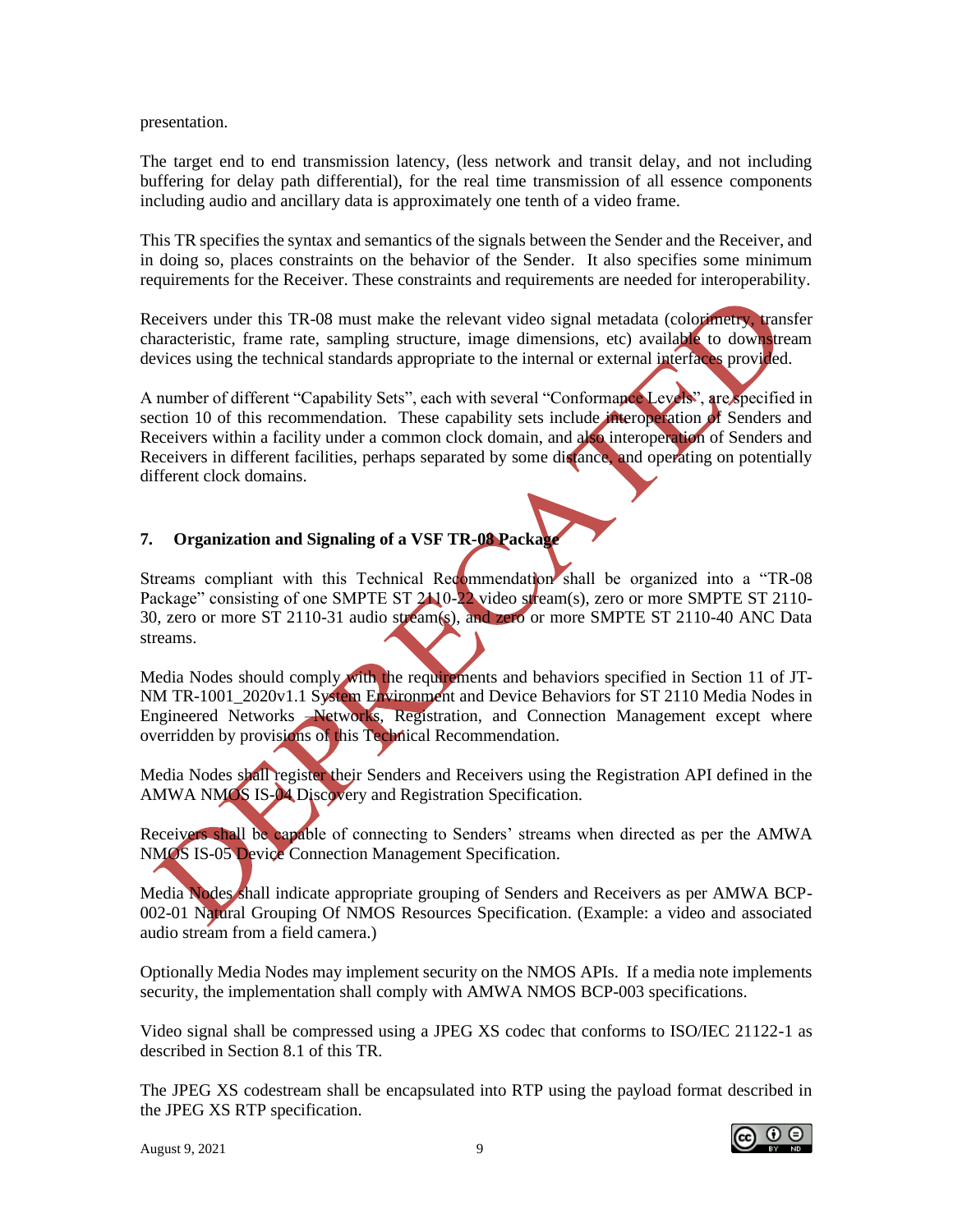The RTP Stream shall meet all of the requirements of SMPTE ST 2110-22, and by extension, shall meet all of the requirements of SMPTE ST 2110-10.

Details of the required elements of the IS-05 "transport-tile" (an RFC 4566 SDP object) shall be as described in the JPEG XS RTP specification and shall meet the requirements of SMPTE ST 2110- 10.

PCM Audio signals shall be organized into SMPTE ST 2110-30 streams or SMPTE ST 2110-31 streams, depending on application requirements.

Non-PCM audio signals and any AES3-encapsulated non-audio signals shall be encapsulated into SMPTE ST 2110-31 streams.

Ancillary Data signals shall be encapsulated into SMPTE ST 2110-40 streams.

Each essence component shall be synchronous to the clock source declared in the *ts-refclk* element of the Sender's Session Description Protocol (SDP) object in compliance with RFC 7273 RTP Clock Source Signaling.

#### <span id="page-10-0"></span>**8. Essence Service Components**

This section establishes specific restrictions for JPEG XS video, audio and metadata in order to improve interoperability between Senders and Receivers from different implementers.

#### <span id="page-10-1"></span>**8.1 JPEG XS Video**

#### **8.1.1 JPEG XS Codestream Restrictions**

JPEG XS Codestreams emitted by Senders that are compliant with this TR shall adopt the "High444.12" profile as specified in ISO/IEC 21122-2, with the following restrictions and changes:

**Number of components, chroma sampling format and alpha channel:** If there is an alpha channel, it shall be transported in its own codestream.

Codestream parameters shall be set according to one of the allowed configurations shown in Table 1. below.

| <b>Allowed</b><br><b>Configurations</b>    | N <sub>c</sub> value<br>$(=$ number of<br>components) | $s_x[c]$ and $s_y[c]$ values<br>(= horizontal and vertical<br>sampling factors) | Ppih   | Cpih |  |
|--------------------------------------------|-------------------------------------------------------|---------------------------------------------------------------------------------|--------|------|--|
| 3 color components<br>4:2:0 YCbCr sampling | $N_c = 3$                                             | $s_x[0] = s_y[0] = 1$<br>$s_x[1] = s_x[2] = 2$<br>$s_v[1] = s_v[2] = 2$         | 0x0000 | 0    |  |
| 3 color components<br>4:2:2 YCbCr sampling | $N_c = 3$                                             | $s_x[0] = 1$<br>$s_x[1] = s_x[2] = 2$<br>$s_v[0] = s_v[1] = s_v[2] = 1$         | 0x4a40 | 0    |  |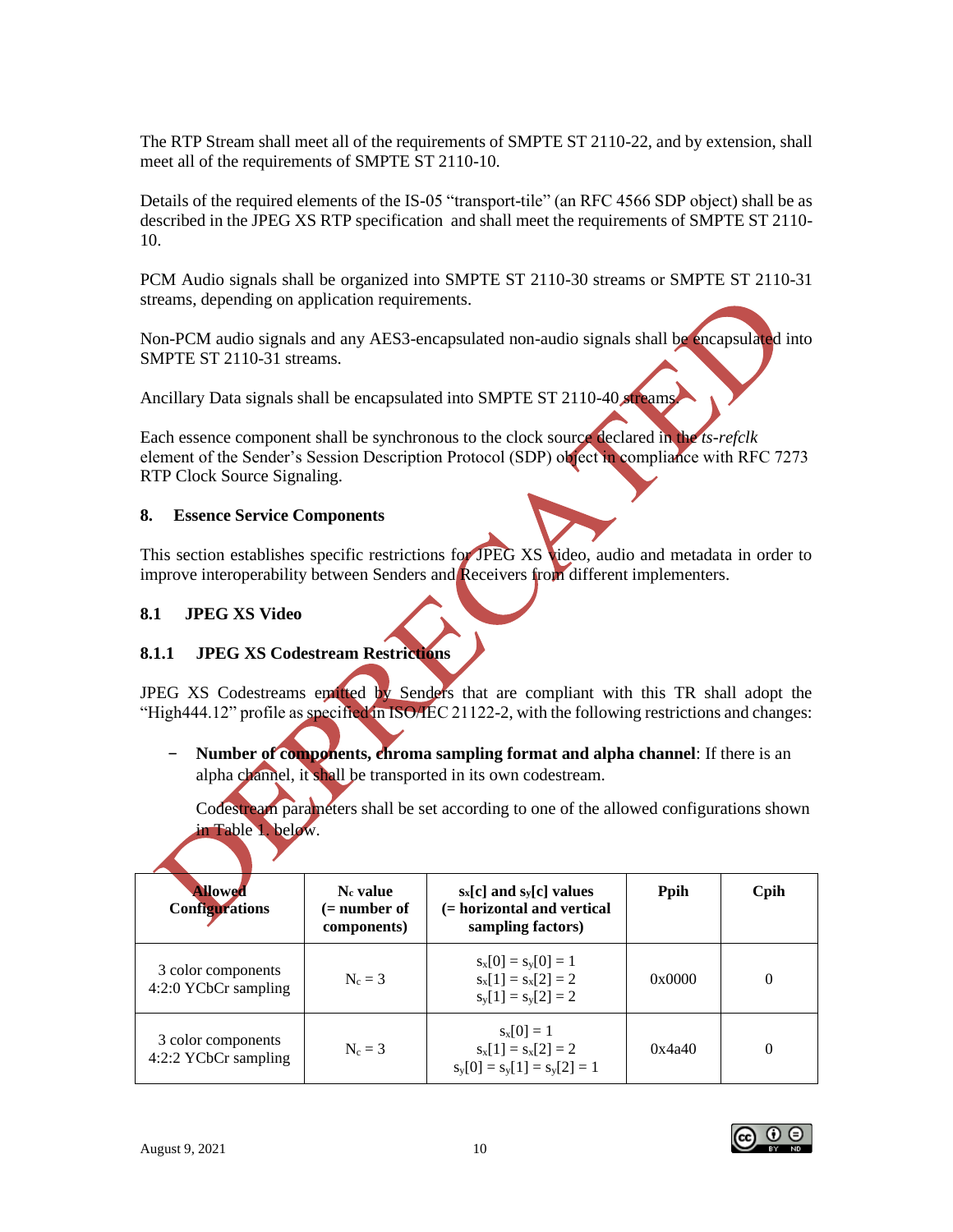| 3 color components<br>4:4:4 YCbCr sampling | $N_c = 3$ | $s_x[0] = s_x[1] = s_x[2] = 1$<br>$s_v[0] = s_v[1] = s_v[2] = 1$ | 0x4a40 | $0$ (No RCT) |
|--------------------------------------------|-----------|------------------------------------------------------------------|--------|--------------|
| 3 color components<br>4:4:4 RGB sampling   | $N_c = 3$ | $s_x[0] = s_x[1] = s_x[2] = 1$<br>$s_y[0] = s_y[1] = s_y[2] = 1$ | 0x4a40 | $1$ (RCT)    |
| alpha channel only<br>$4:0:0$ sampling     | $N_c = 1$ | $s_x[0] = s_y[0] = 1$                                            | 0x4a40 |              |

**Table 1. Number of components and chroma sampling**

#### − **Color transformation**:

If the three components of the image use the YCbCR digital representation, Cpih shall be set to 0 (no color transformation).

Senders shall use the following order of components in the JPEG XS codestream, and the component index shall be set as follows: Y (component index shall be set to 0), Cb (component index shall be set to 1), Cr (component index shall be set to 2).

In the case of RGB color components with 4:4:4 sampling, Cpih shall be set to 1. This indicates that the three color components of the image can be reversibly transformed to YCbCr digital representation by JPEG XS.

Senders shall use the following order of components in the JPEG XS codestream, and the component index shall be set as follows: R (component index shall be set to 0), G (component index shall be set to  $1$ ), B (component index shall be set to 2).

- **Input bit depth:** B[c] shall be set to 8, 10, or 12 for all values of c (i.e. all components) based on the Conformance Level and selected Capability Set shown in Table 5 in Section 10.
- **Number of horizontal wavelet transformations:** N<sub>L,x</sub> shall be set to 5
- **Number of vertical wavelet transformations:** N<sub>L,y</sub> shall be set to 2
- **Quantizer type:** Qpih shall be set to 1 (uniform quantizer)

**Level: shall'** be set to either 1k-1, 2k-1, 4k-2, or 8k-2, depending on the targeted capability set based on the Conformance Level and selected Capability Set shown in Table 5 in Section 10. Implementers shall select the lowest level possible given the width, height and frame rate of the image.

Note: The selected level defines constraints on the maximum dimensions and framerate of the images in the uncompressed domain, and as such, sets a lower bound on the throughput in the decoded domain.

− **Sublevel**: shall be set to Sublev3bpp or Sublev6bpp when the bpp is less than or equal to 3bpp, and shall be set to Sublev6bpp when the bpp exceeds 3bpp. Implementations compliant with this TR shall not set Sublevel to any other values.

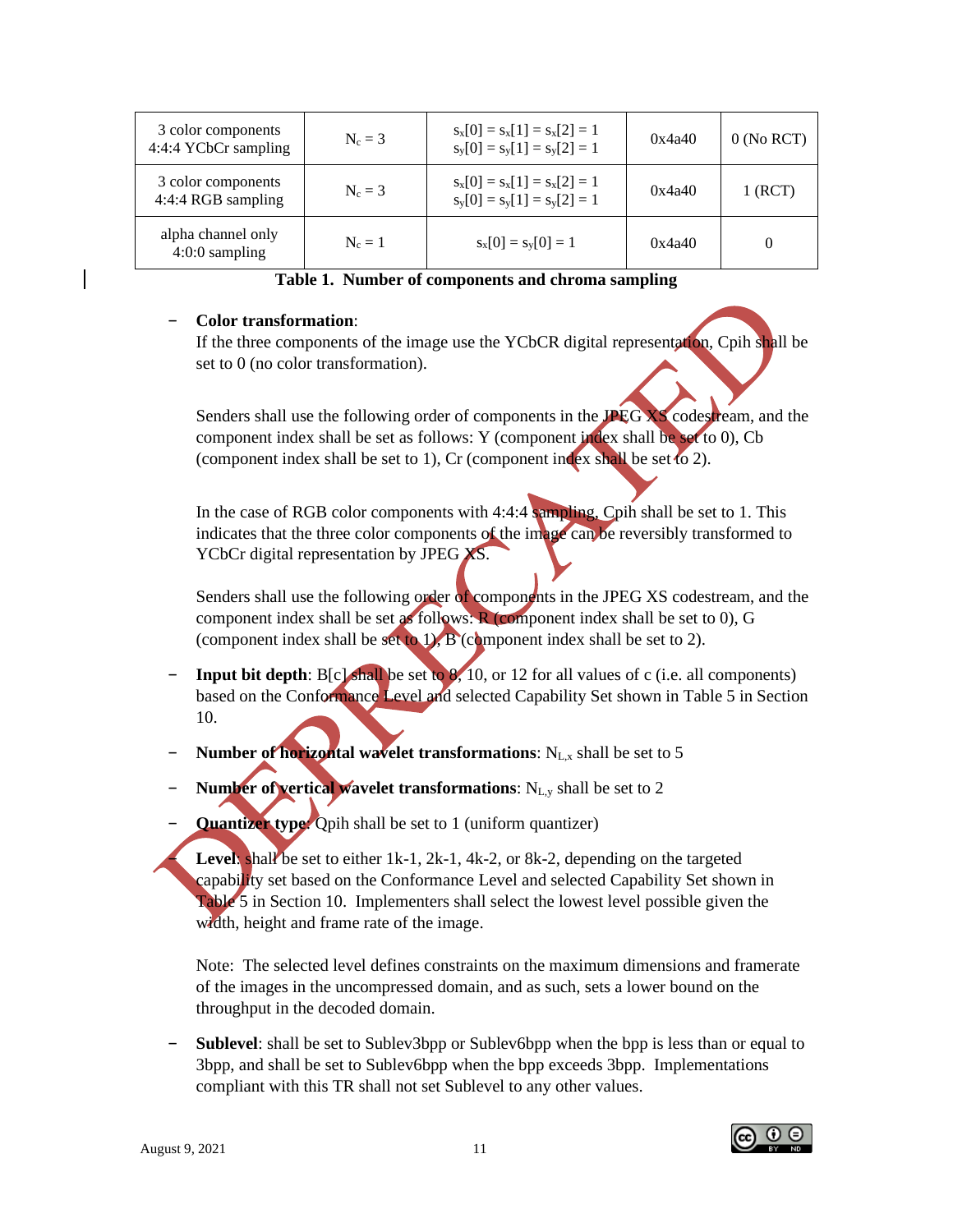Compression bit rate shall be further constrained to a maximum of 4 bpp, even in the case where the Sublevel is set to Sublev6bpp (see capability sets defined in Section 10).

Note: The selected sublevel defines constraints on the maximum number of bits per pixel for an encoded image and as such, sets a lower bound on the throughput in the encoded domain that a conforming decoder implementation supports.

#### **8.1.2 JPEG XS Stream**

The JPEG XS Stream shall be mapped into IP packets in accordance with the JPEG XS RTP specification with the following constraints:

The *pacKetization mode* (K) bit shall be set to "0" in the RTP Payload Header. This sets the codestream packetization mode to 'codestream'.

The number of bytes of *Payload Data* in a packet shall be a multiple of 8 bytes. If the JPEG XS data falls short of the 8-byte multiple, then bytes of 0x00 shall be appended to the JPEG XS data in the last packet to achieve the 8-byte multiple.

#### *8.1.2.1 Field coding and frame rate*

Field coding and frame rate shall be set by the *frat* field, whose semantics are defined in ISO/IEC 21122-3.

Senders shall set the *frat* field in the JPEG XS Stream as follows:

For interlaced signals, *top-field-first* mode shall be used. Fields shall be transmitted in temporal order of appearance in all cases. The *bottom-field-first* mode shall not be used.

For interlaced signals, the *Interlace\_Mode* of the *frat* field shall be set to '1' (*top-field-first*). For progressive signals, the *Interlaced\_Mode* of the *frat* field shall be set to '0' (*progressive*).

The *frat* field shall always be set to signal the frame rate and shall not indicate an unknown frame rate.

In addition, the frame rate can be signaled as described in the JPEG XS RTP specification as part of the SDP. If there is conflict between the SDP and the JPEG XS codestream, the values in the JPEG XS codestream shall prevail.

Sender implementations compliant with this document shall ensure that the information signaled via the JPEG XS RTP specification shall always match the information contained in the SDP object.

#### *8.1.2.2 Color Specification & Dynamic Range*

Color information shall be specified in the JPEG XS Stream using the Color Specification descriptor as defined in ISO/IEC 21122-3 and in the JPEG XS RTP specification.

Color information shall be signaled in the SDP object as described in the JPEG XS RTP specification. If there is conflict between the information in the SDP object and the JPEG XS codestream, or if the SDP indicates a colorimetry value of "UNSPECIFIED", the values in the

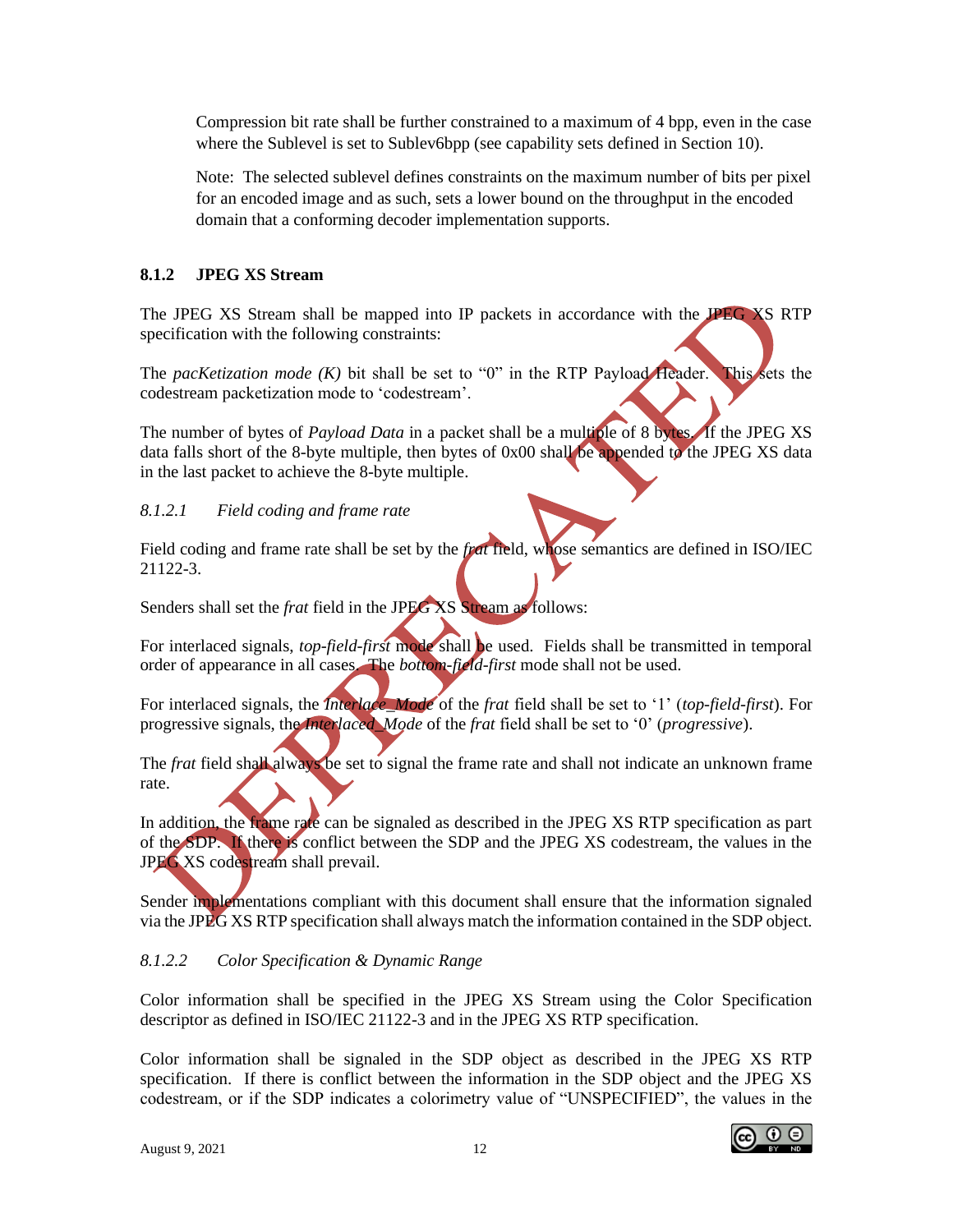JPEG XS codestream shall prevail.

Sender implementations compliant with this document shall ensure that the information signaled via the JPEG XS RTP specification shall always match the information contained in the SDP object.

| <b>Color</b> space      | <b>Color</b><br>primaries<br>code | <b>Transfer</b><br>characteristics<br>code | <b>Matrix</b><br>coefficients<br>code | Video full<br>range flag | <b>Notes</b>                |
|-------------------------|-----------------------------------|--------------------------------------------|---------------------------------------|--------------------------|-----------------------------|
| Rec. ITU-R<br>BT.709-6  |                                   |                                            | 1                                     |                          | <b>BT 709</b><br><b>SDR</b> |
| Rec. ITU-R<br>BT.2100-2 | 9                                 | 16                                         | 9(Y'CbCr)                             | 0                        | PQ HDR<br>with BT<br>2020   |
| Rec. ITU-R<br>BT.2100-2 | 9                                 | 18                                         | <b>bCri</b><br>90                     | 0                        | HLG with<br><b>BT 2020</b>  |

Note: Table 2. below summarizes the signaling code values a sender might employ for commonly used color spaces.

Table 2. (Informative) – Selected examples of color space specification

#### *8.1.2.3 Mastering Display Metadata*

Mastering Display Metadata is defined in SMPTE ST 2108-1 and ST 2108-2. This information may be carried as specified in the JPEG XS RTP specification in the Mastering Display Metadata box within the JPEG XS Video Support Super Box (VS), or it may be transported in a ST 2110-40 stream.

In the case where the Mastering Display Metadata is present at a decoder in multiple locations, the information in the Mastering Display Metadata box shall take priority.

If a Sender does not have access to the Mastering Display Metadata at the time the stream is generated, then the Mastering Display Metadata box shall not be included in the VS box.

Mastering Display Metadata shall be specified using the following fields:

- *X\_c0, Y\_c0, X\_c1, Y\_c1, X\_c2, Y\_c2, X\_wp, Y\_wp, L\_max* and *L\_min*, as defined in SMPTE ST 2086:2018 "Mastering Display Color Volume Metadata Supporting High Luminance and Wide Color Gamut Images"
- *MaxFALL* and *MaxCLL*, as defined in ANSI/CTA 861-H:2021 "A DTV Profile for Uncompressed High-Speed Digital Interfaces"

If the Mastering Display Metadata is unknown or not included in the video input when the stream is generated, the Mastering Display Metadata shall not be included in the in the JPEG XS video descriptor, and the *mdm\_flag* shall be set to '0'.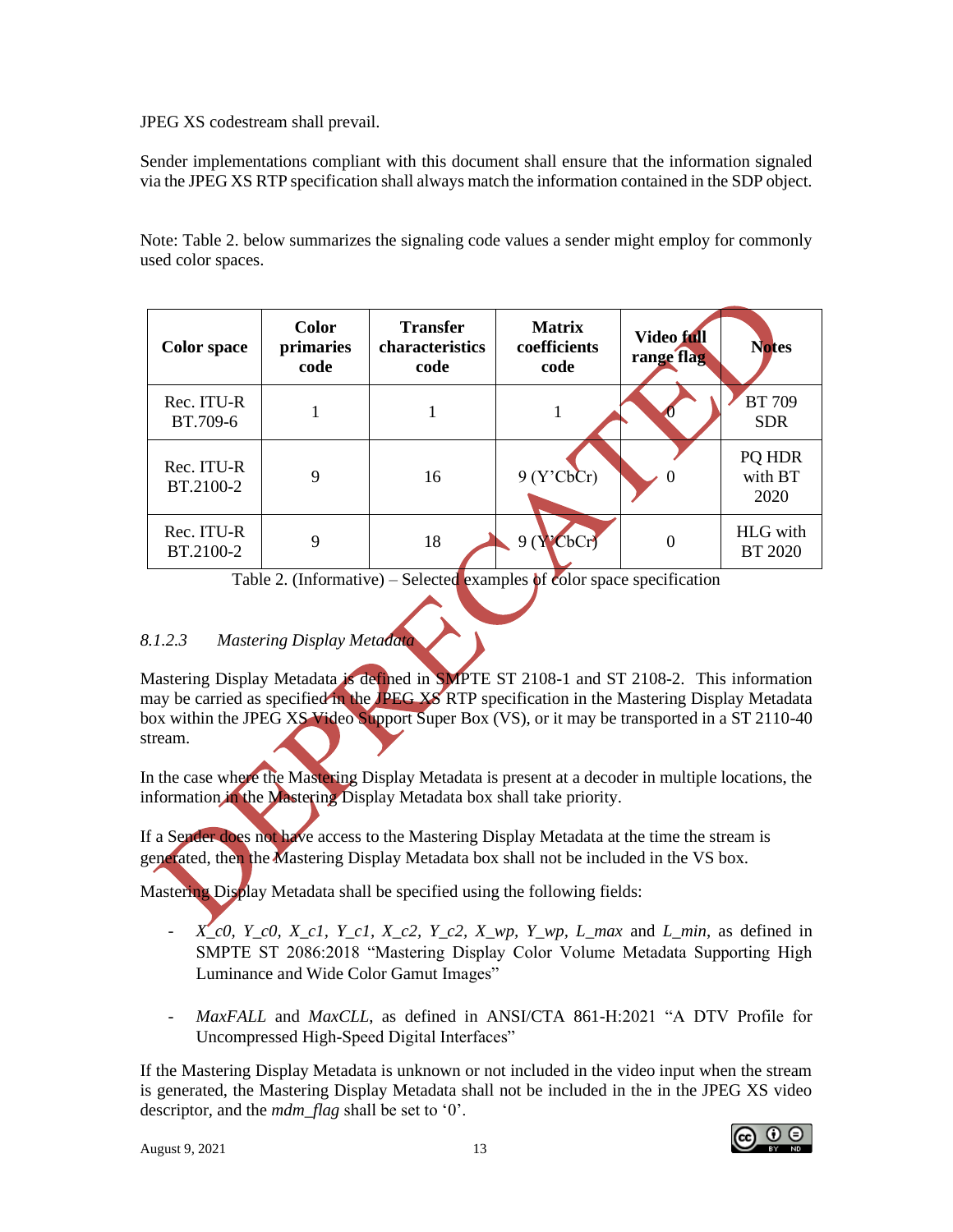#### <span id="page-14-0"></span>**8.2 Audio Transport (PCM and Non-PCM signals)**

Audio signals shall be sampled at a rate of 48 kHz, using a sampling clock which is synchronous to the signaled ts-refclk clock source in the SDP.

PCM Audio signals shall be organized into SMPTE ST 2110-30 streams or SMPTE ST-2110-31 streams or a combination thereof. Any non-PCM audio signals, and/or AES3-formatted non-audio signals, shall be packaged into SMPTE ST 2110-31 streams.

Senders and Receivers that are compliant with this TR shall support the Audio Conformance Level specified in Section 10 of this document for the specified use case, referring to the requirements enumerated in Table 3 below.

| <b>Audio Conformance Level</b> | Bit Depth, Sampling, PIDs and<br><b>AES Channel Pairs per PID</b>                                                                                                                |
|--------------------------------|----------------------------------------------------------------------------------------------------------------------------------------------------------------------------------|
| A                              | 24 bits, 48 kHz sampling<br>Up to four (4) addio streams<br>each stream may be SMPTE 2110-30 (Level A) or 2110-31 (Level A)<br>Up to 16 total channels (or channel-equivalents)  |
| B                              | 24 bits, 48 kHz sampling<br>Up to eight (8) audio streams<br>each stream may be SMPTE 2110-30 (Level A) or 2110-31 (Level A)<br>Up to 32 total channels (or channel-equivalents) |

able 3. Audio Capability Sets

Receivers should incorporate a selection mechanism that allows the user to choose the mapping of audio channels from JPEG XS codestreams to subsequent devices or processes. If Receivers implement a re-mapping capability, then AMWA NMOS IS-08 shall be used for controlling this mapping.

# <span id="page-14-1"></span>**8.3 Ancillary Data**

Most SDI signals include Horizontal Ancillary (HANC) and Vertical Ancillary (VANC) data packets formatted in accordance with SMPTE ST 291-1. Senders compliant with this recommendation shall transport the ANC data packets (subject to the restrictions below) using SMPTE ST 2110-40. Receivers shall recover the ANC data and present it to the downstream application.

Since the JPEG XS RTP specification includes a box structure for video specific metadata as a prefix to the JPEG XS codestream, it may be possible that a contradiction could occur between this ancillary metadata, metadata included within the SDP parameters and a potential SMPTE 2110-40 stream. Implementers shall follow best practices as indicated in this document to avoid duplication of metadata. If duplication is unavoidable, then metadata shall be consistent in each location with

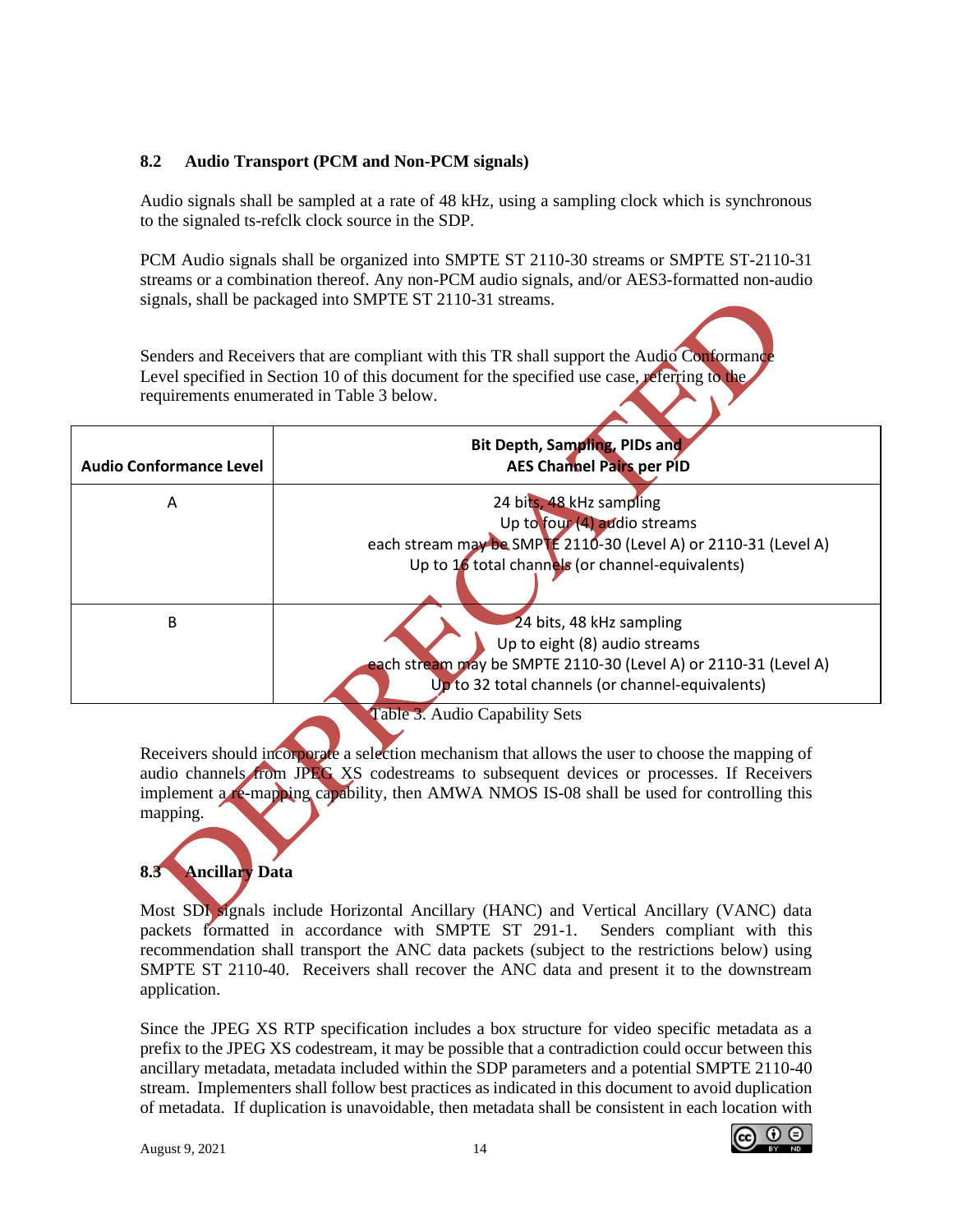no difference. In regards to video metadata specifically, if a receiver detects a conflict, then the JPEG XS RTP specification box metadata shall prevail.

Note: This document does not preclude applications from sending additional information through other stream formats in parallel with the streams described herein; in particular the VSF IPMX activity is developing some parallel stream formats for certain application metadata.

#### **8.3.1 HANC and VANC data which are excluded from transport**

Although embedded audio is formatted as HANC data, Senders shall use the method identified in section 8.2 for the transport of all audio signals.

Senders shall not use the methods in this section for audio.

The Embedded Audio Control Packet defined in SMPTE ST 299-1 should not be transmitted by Senders, and shall be ignored by Receivers if present in the ST 2110-40 stream. Receivers shall generate a locally correct Embedded Audio Control Packet based on their specific configuration if they are creating an SDI output.

EDH, CRC, and Line Number information, while present in the ancillary data spaces of SDI, are not formatted as ANC packets under SMPTE ST 291-1 and therefore shall not appear in SMPTE ST 2110-40 streams.

# <span id="page-15-0"></span>**9. IP Encapsulation, Forward Error Correction, and Receiver Timing**

Senders and Receivers compliant with this recommendation shall be able to create and process, respectively, IP streams that are compliant with SMPTE ST 2110-22.

If SMPTE ST 2022-5 FEC is implemented in a Sender, that Sender shall construct the FEC stream in accordance with SMPTE ST 2022-5, and signal that FEC is being used, as specified in SMPTE ST 2110-10.

If SMPTE ST 2022-5 FEC is implemented in a Receiver, that Receiver shall be able to process FEC streams constructed in accordance with SMPTE ST 2022-5 and shall make use of the signaling specified in 2110-10.

If SMPTE ST 2022-7 redundant streams are implemented in a Sender, then that Sender shall construct the redundant streams as described in SMPTE ST 2022-7 and shall signal them as specified in SMPTE ST 2110-10.

If SMPTE ST 2022-7 redundant streams are implemented in a Receiver, then that Receiver shall process the redundant streams which have been constructed in accordance with SMPTE ST 2022- 7, and shall make use of the signaling specified in ST 2110-10.

Note: other FEC approaches may be used and if so, will be signaled in accordance with their defining documents; in particular the VSF IPMX activity FEC approach may be used.

Receivers shall implement one or more of the Timing Recovery Modes defined in Table 4 below.

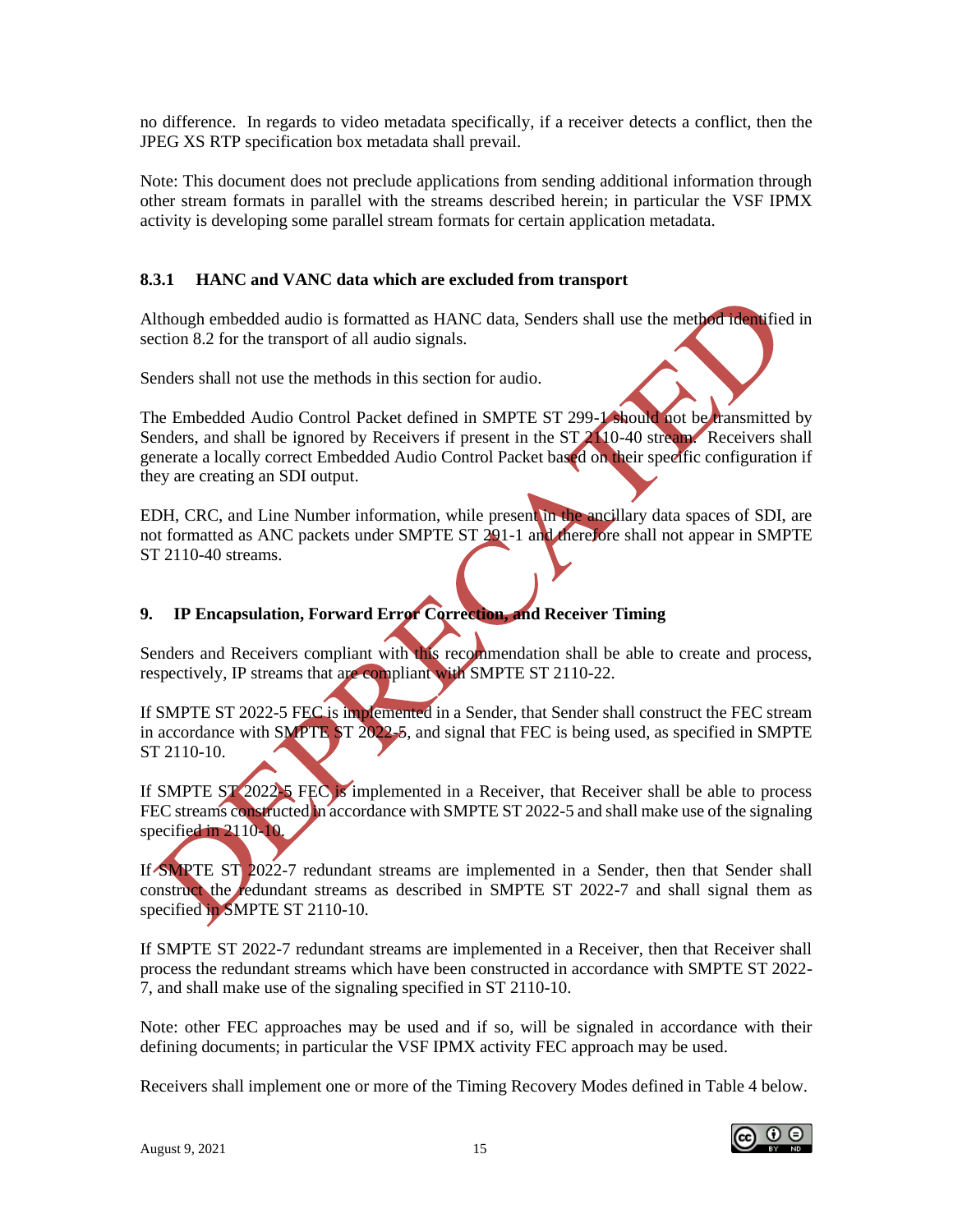| Timing Recovery Mode | Definition (normative)                                                                                                                                            |
|----------------------|-------------------------------------------------------------------------------------------------------------------------------------------------------------------|
| <b>SYNC</b>          | Receivers shall be able to consume streams where the Sender's ts-<br><i>refelk</i> is equivalent to the Receiver's time source.                                   |
|                      | Video Senders and Receivers shall conform to type W in SMPTE<br>ST 2110-21.                                                                                       |
|                      | Note: Senders that implement the 2110TPNL traffic shape meet the<br>requirements of 2110TPW.                                                                      |
| <b>ASYNC</b>         | Receivers shall be able to consume streams where the Sender's ts-<br>refelk differs from the Receiver's time source.                                              |
|                      | Video Senders shall conform to type W in SMPTE ST 2140-21,<br>while video Receivers shall be of type $\overrightarrow{A}$ in SMPTE ST 2110-21.                    |
| <b>IPMX</b>          | Video Senders shall conform to type Win SMPTE ST 2110-21,<br>while Receivers shall implement the timing model under<br>development in the VSF IPMX working group. |

Table 4. Enumerated Names for the Timing Recovery Modes

# <span id="page-16-0"></span>**10. Capability Sets and Interoperability Points**

Senders and Receivers which claim conformance with this recommendation shall support one or more configuration(s). A configuration is defined by the intersection of a Conformance Level and a Capability Set, as specified in Table 5 below.

Senders and Receivers supporting a specific configuration in Table 5 below shall support all interoperability points listed for that configuration in Appendix B of this document.

Note: Appendix B contains a table of capability sets indexed by conformance level. The table provides reasonable coverage of common formats and features used in professional video applications at the time of the publication of this recommendation.

| Conforma<br>nce Level |        | Capability Set A<br>Intra-facility Use                                                                                                                             | Capability Set B<br>Interfacility                                                                                                                               | Capability Set C<br>Intra-campus with<br>Multimedia extensions                                                                                                                              | Capability Set D<br>Intra-campus with<br>Multimedia extensions                                                                                                                   |
|-----------------------|--------|--------------------------------------------------------------------------------------------------------------------------------------------------------------------|-----------------------------------------------------------------------------------------------------------------------------------------------------------------|---------------------------------------------------------------------------------------------------------------------------------------------------------------------------------------------|----------------------------------------------------------------------------------------------------------------------------------------------------------------------------------|
| ALL.                  | Timing | <b>SYNC</b>                                                                                                                                                        | <b>ASYNC</b>                                                                                                                                                    | <b>ASYNC</b> and IPMX                                                                                                                                                                       | <b>IPMX</b>                                                                                                                                                                      |
| <b>FHD</b>            | Video  | <b>JPEG XS</b><br>YCbCr $4:2:2$ only<br>bit depth $= 10$<br>$maximum rate = 4bpp$<br>frame rate $\leq$ 60Hz<br>image width $\leq$ 1920<br>image height $\leq$ 1080 | <b>JPEG XS</b><br>YCbCr 4:2:2 only<br>bit depth $= 10$<br>maximum rate $= 4bp$<br>frame rate $\leq$ 60Hz<br>image width $\leq$ 1920<br>image height $\leq$ 1080 | <b>JPEG XS</b><br>YCbCr 4:2:2.<br>YCbCr 4:4:4.<br>RGB4.4.4<br>bit depth $\leq 10$<br>maximum rate $=$ 4bpp<br>frame rate $\leq$ 60Hz<br>image width $\leq$ 2048<br>image height $\leq$ 1200 | <b>JPEG XS</b><br>YCbCr $4:2:0$<br>YCbCr 4:2:2.<br>YCbCr 4:4:4.<br>RGB4.4.4<br>bit depth $\leq 12$<br>maximum rate $=$ 4bpp<br>frame rate $\leq$ 60Hz<br>image width $\leq$ 2048 |

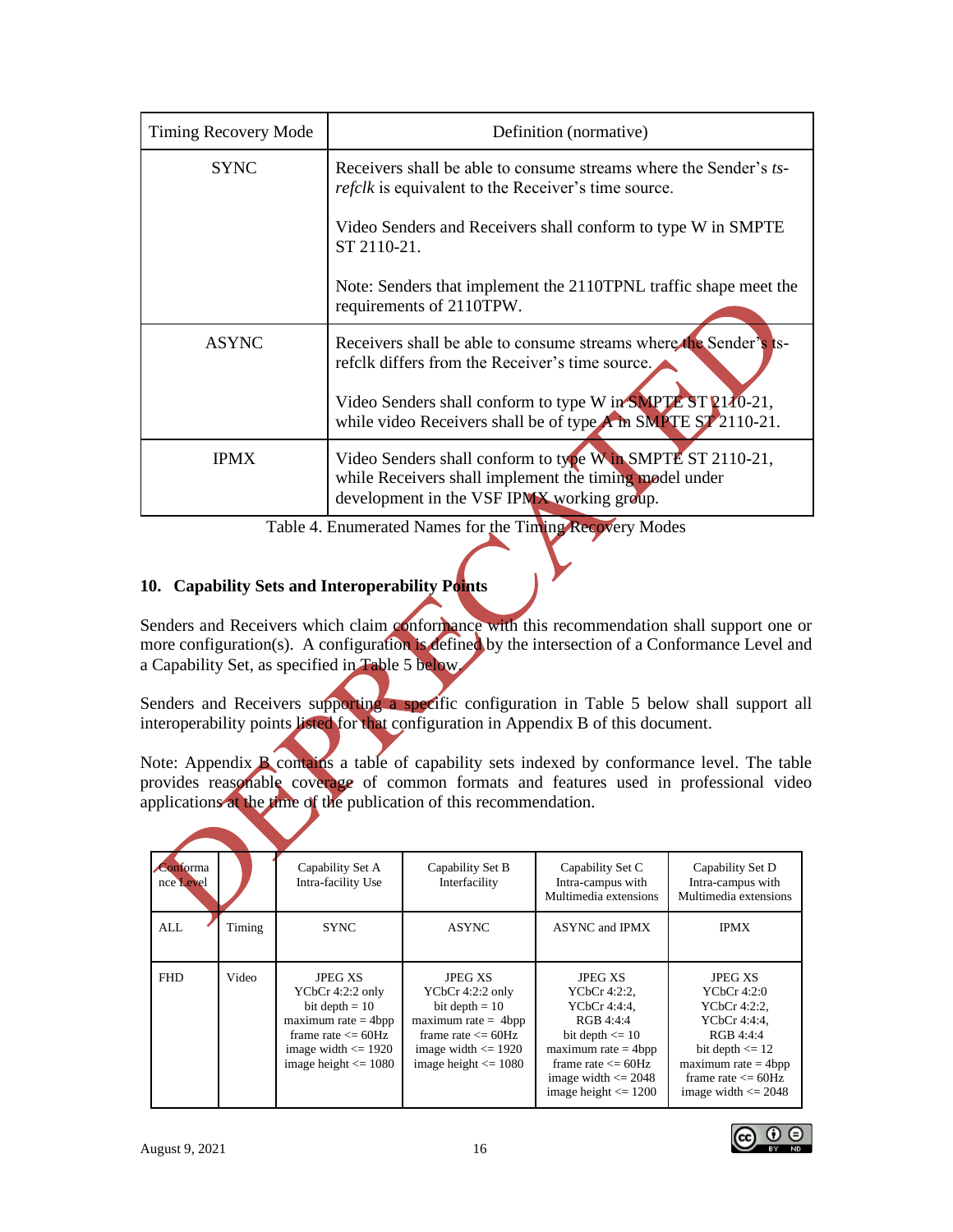|                           |       |                                                                                                                                                                  |                                                                                                                                                                  |                                                                                                                                                                                                     | image height $<= 1200$                                                                                                                                                                                               |
|---------------------------|-------|------------------------------------------------------------------------------------------------------------------------------------------------------------------|------------------------------------------------------------------------------------------------------------------------------------------------------------------|-----------------------------------------------------------------------------------------------------------------------------------------------------------------------------------------------------|----------------------------------------------------------------------------------------------------------------------------------------------------------------------------------------------------------------------|
|                           | Audio | $ACI - A$                                                                                                                                                        | $ACI - A$                                                                                                                                                        | $ACI - A$                                                                                                                                                                                           | $ACL-A$                                                                                                                                                                                                              |
| UHD1<br>(4K)              | Video | <b>JPEG XS</b><br>YCbCr 4:2:2 only<br>bit depth $= 10$<br>maximum rate $=$ 4bpp<br>frame rate $\leq$ 60Hz<br>image width $\leq$ 3840<br>image height $\leq$ 2160 | <b>JPEG XS</b><br>YCbCr 4:2:2 only<br>bit depth $= 10$<br>maximum rate $=$ 4bpp<br>frame rate $\leq$ 60Hz<br>image width $\leq$ 3840<br>image height $\leq$ 2160 | <b>JPEG XS</b><br>YCbCr 4:2:2,<br>YCbCr 4:4:4.<br>RGB 4:4:4<br>bit depth $\leq 10$<br>maximum rate 4bpp<br>frame rate $\leq$ 60Hz<br>image width $\leq$ 4096<br>image height $\leq$ 2160            | <b>JPEG XS</b><br>YCbCr $4:2:04$<br>YCbCr 4:2:2.<br>YCbCr 4:4:4.<br>RGB 4:4:4<br>bit depth $\leq 12$<br>$maximum$ rate = 4bpp<br>frame rate $\leq$ 60Hz<br>image width $\leq$ 4096<br>image height $\leq$ 2160       |
|                           | Audio | $ACL-B$                                                                                                                                                          | $ACI - B$                                                                                                                                                        | ACL-A                                                                                                                                                                                               | <b>ACL</b>                                                                                                                                                                                                           |
| UH <sub>D</sub> 2<br>(8K) | Video | <b>JPEG XS</b><br>YCbCr 4:2:2 only<br>bit depth $= 10$<br>maximum rate $=$ 4bpp<br>frame rate $\leq$ 60Hz<br>image width $\leq$ 7680<br>image height $\leq$ 4320 | <b>JPEG XS</b><br>YCbCr 4:2:2 only<br>bit depth $= 10$<br>maximum rate $=$ 4bpp<br>frame rate $\leq$ 60Hz<br>image width $\leq$ 7680<br>image height $\leq$ 4320 | <b>JPEG XS</b><br>YCbCr 4.2:2,<br><b>YCbCr 4:4:4.</b><br>RGB 4:4:4<br>bit depth $\leq 10$<br>$maximum$ rate = 4bpp<br>frame rate $\leq$ 60Hz<br>image width $\leq 8192$<br>image height $\leq$ 4320 | <b>JPEG XS</b><br>YCbCr $4:2:04$<br>YCbCr 4:2:2.<br>YCbCr 4:4:4.<br>RGB 4:4:4<br>bit depth $\leq 12$<br>maximum rate $=$ 4bpp<br>frame rate $\epsilon$ = 60Hz<br>image width $\leq 8192$<br>image height $\leq$ 4320 |
|                           | Audio | $ACL-B$                                                                                                                                                          | ACL-B                                                                                                                                                            | $ACL-B$                                                                                                                                                                                             | $ACL-B$                                                                                                                                                                                                              |

Table 5. Capability Sets



R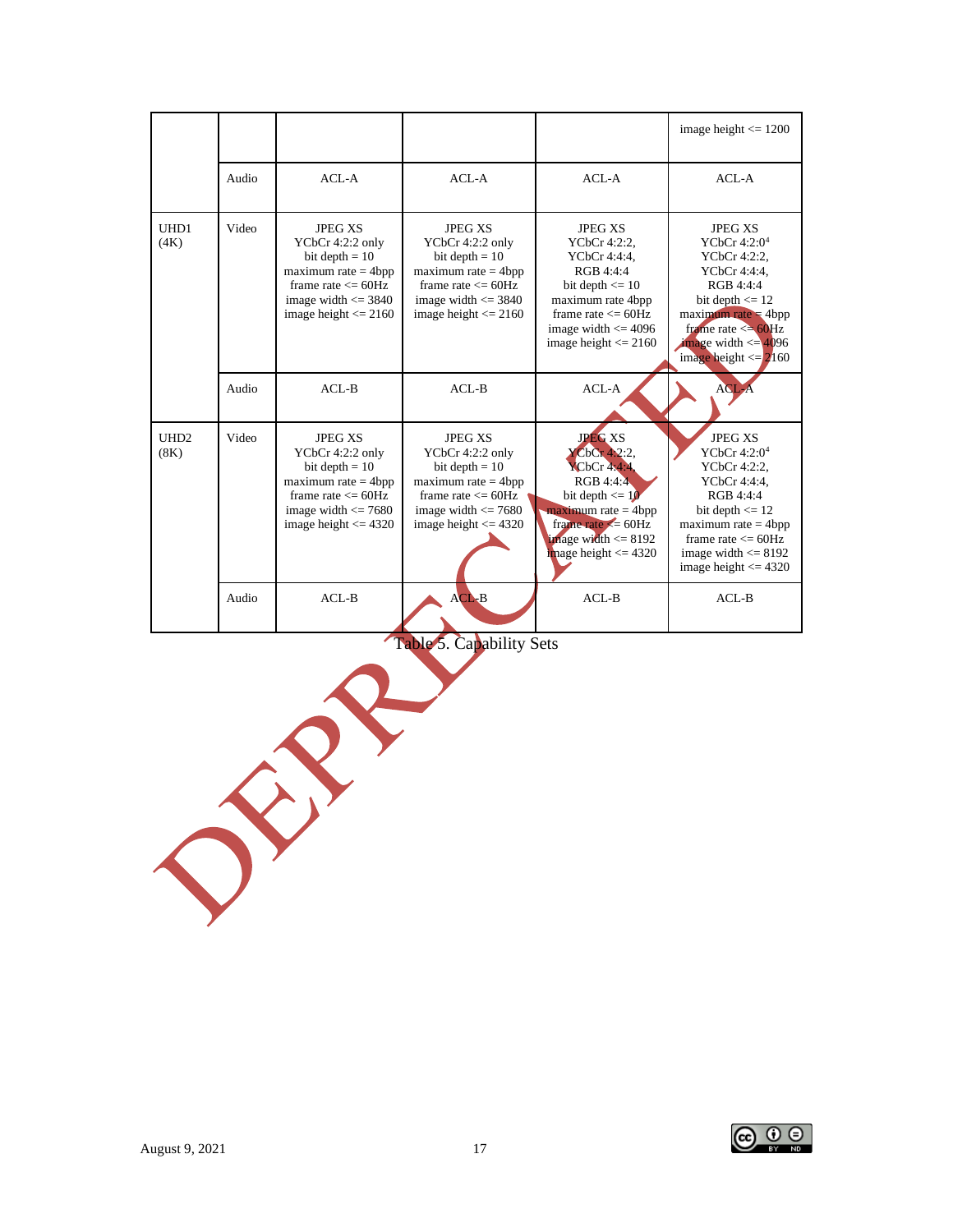#### <span id="page-18-0"></span>**Appendix A (Informative) Session Description and NMOS Examples**

The following Session Description Protocol (SDP) object describes a 1080i@29.97Hz JPEG XS stream, sent in duplicate using 2022-7. Note the media subtype "jxsv" and the bits-per-frame indication b=AS:4396 (4396 kilobits per frame on average, or about 2 bpp after overheads). The optional profile, level, and sublevel terms are also shown.

```
v=0o=- 108902 53 IN IP4 10.0.81.53
s=jpeg-xs-test-session
i=jpeg-xs Testing 238.10.0.29:20000
t=0 0
a=recvonly
a=group:DUP AMBER BLUE
m=video 20000 RTP/AVP 96
c=IN IP4 238.10.0.29/32
b=AS:4396
a=source-filter: incl IN IP4 238.10.0.29 10.0.81
a=rtpmap:96 jxsv/90000
a=fmtp:96 packetmode=0; profile=High422.12; level=2k-1; 
sublevel=Sublev3bpp; sampling=YCbCr-4:2:2; width=1920; height=1080; 
interlace; exactframerate=30000/1001; depth=10; TCS=SDR; 
colorimetry=BT709; PM=2110GPM; SSN=ST2110-22:2019; TP=2110TPNL
a=ssrc:12345 cname:nmos@nmos.tv
a=ts-refclk:ptp=IEEE1588-2008:74-83-EF-FF-FF-71-F8-AD:127
a=mediaclk:direct=0
a=mid:AMBER
m=video 20000 RTP/AVP 96
c=IN IP4 238.100.0.29/32
b=AS:4396
a=source-filter: incl IN 1P4 238.100.0.29 10.0.81.54
a=rtpmap:96 jxsv/90000
a=fmtp:96 packetmode=0; profile=H<sub>1</sub>gh422.12; level=2k-1;
sublevel=Sublev3bpp; sampling=YCbCr-4:2:2; width=1920; height=1080; 
interlace; exactframe<sup>1</sup>ate=30000/1001; depth=10; TCS=SDR;
colorimetry=BT709; PM=2110GPM; SSN=ST2110-22:2019; TP=2110TPNL 
a=ssrc:12345 cname: nmos@nmos.tv
a=ts-refclk:ptp=IEEE1588-2008:74-83-EF-FF-FF-71-F8-AD:127
a=mediaclk:direct=0
a=mid:BLUE
```
In registering senders and receivers using AMWA IS-04, the JPEG XS capable receiver must indicate so using the same subtype in its "caps" parameter (part of the receiver object):

"caps": { "media types": [ "video/raw", "video/jxsv" ] }

In the NMOS Flow object, again the media\_type must indicate video/jxsv. Additional parameters may be added to the NMOS Flow schema for the average rate per frame in a future NMOS version.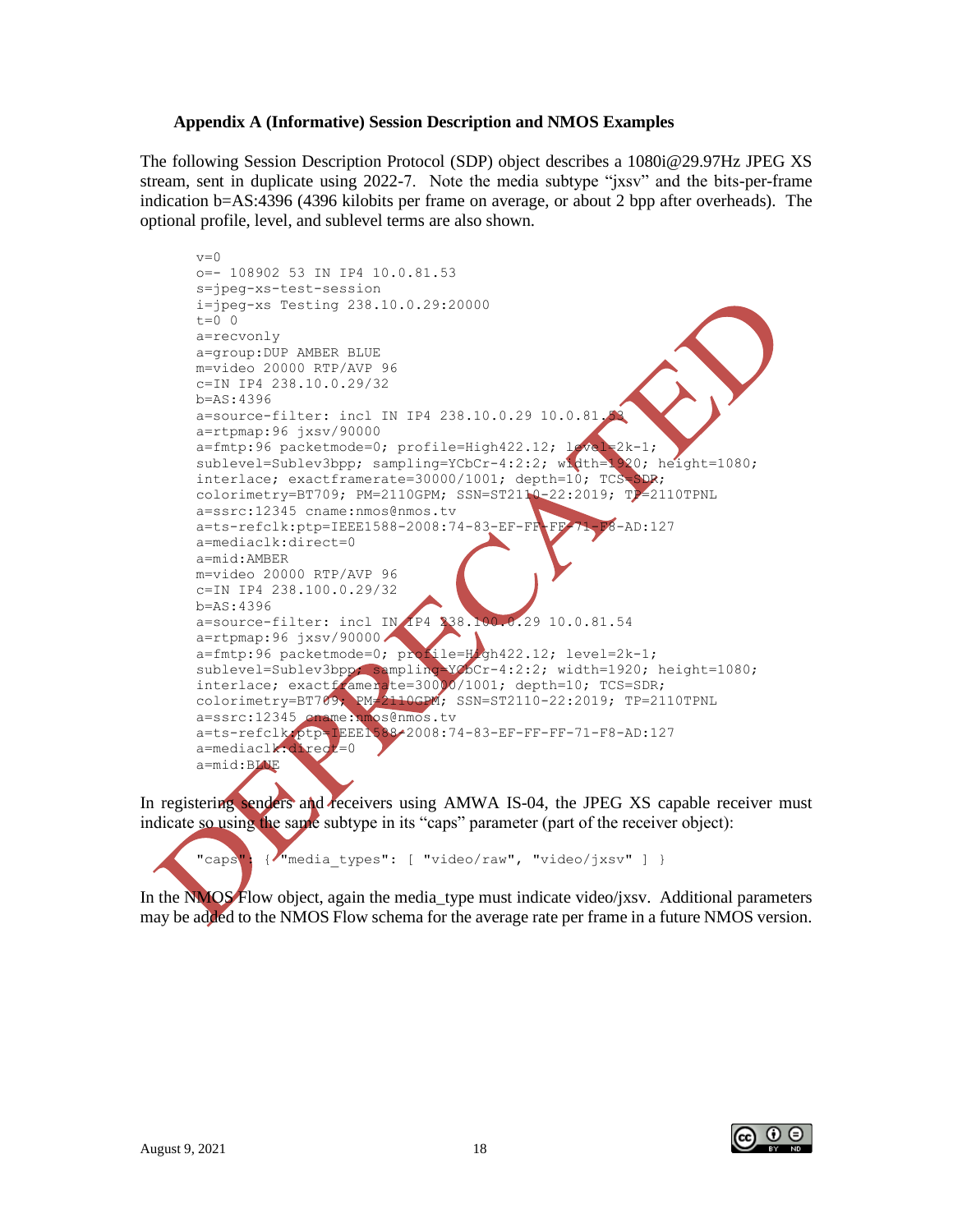# **Appendix B (Informative) Capability Sets and Interoperability Points**

#### *Interoperability Points Capability Set A*

<span id="page-19-0"></span>

| Inter-<br>op<br>Points | Cap-<br>abil<br>ity<br>Set | <b>Timing</b> | Con-<br>form-<br>ance<br>Level | Format &<br>Frame Rate* | <b>Sampling</b><br><b>Points</b> | Pixels per<br>Second | <b>Max</b><br>Coding<br><b>Efficiency</b><br><b>Mbps</b> | <b>Max</b><br>Coding<br>Efficiency<br><b>Bpp</b> | Min<br>Coding<br>Efficiency<br><b>Mbps</b> | <b>Min</b><br>Coding<br>Efficiency<br><b>Bpp</b> | <b>Bit</b> | Color<br>Depth Sampling | <b>Color Space</b>            | Audio<br>Conform-<br>ance<br>Level | <b>JPEG XS Profile</b> |        | Reference<br>Uncom-<br>pressed<br><b>Mbps</b><br>Video,<br><b>Mbps</b> |       |
|------------------------|----------------------------|---------------|--------------------------------|-------------------------|----------------------------------|----------------------|----------------------------------------------------------|--------------------------------------------------|--------------------------------------------|--------------------------------------------------|------------|-------------------------|-------------------------------|------------------------------------|------------------------|--------|------------------------------------------------------------------------|-------|
|                        |                            |               |                                |                         |                                  |                      |                                                          |                                                  |                                            |                                                  |            |                         |                               |                                    | Profile                | Level  | Sublevel**                                                             |       |
| 1                      | A                          | SYNC          | FHD                            | 720px1280/59            | 921,600                          | 55,240,759           | 83                                                       | 1.5                                              | 221                                        | 4.00                                             | 10bit      | 4.2:2                   | Rec. ITU-R<br>BT.709-6        | Α                                  | High<br>444.12         | $1K-1$ | Sublev6bpp                                                             | 1105  |
| $\overline{2}$         | А                          | SYNC          | FHD                            | 720px1280/50            | 921,600                          | 46,080,000           | 69                                                       | $1.5\,$                                          | 184                                        | 4.00                                             | 10bit      | 4:2:2                   | Rec. ITU-R<br>BT.709-6        | Α                                  | High<br>444.12         | $1K-1$ | Sublev6bpp                                                             | 922   |
| 3                      | А                          | <b>SYNC</b>   | <b>FHD</b>                     | 1080ix1920/29           | 2,073,600                        | 62,145,854           | 93                                                       | 1.5                                              | 249                                        | 4.00                                             | 10bit      | 4:2:2                   | Rec. ITU-R<br>BT.709-6        | A                                  | High<br>444.12         | $1K-1$ | Sublev6bpp                                                             | 1243  |
| $\overline{a}$         | A                          | <b>SYNC</b>   | FHD                            | 1080ix1920/25           | 2,073,600                        | 51,840,000           | 78                                                       | $1.5\,$                                          | 207                                        | 4.00                                             | 10bit      | 4:2:2                   | Rec. ITU-R<br>BT.709-6        | A                                  | High<br>444.12         | $1K-1$ | Sublev6bpp                                                             | 1037  |
| 5a                     | A                          | SYNC          | <b>FHD</b>                     | 1080px1920/59           | 2,073,600                        | 124,291,708          | 186                                                      | 1.5                                              | 497                                        | 4.00                                             | 10bit      | 4:2:2                   | Rec. ITU-R<br>BT.709-6        | A                                  | High<br>444.12         | $2K-1$ | Sublev6bpp                                                             | 2486  |
| 5b                     | А                          | <b>SYNC</b>   | <b>FHD</b>                     | 1080px1920/59           | 2,073,600                        | 124,291,708          | 186                                                      | 1.5 <sub>1</sub>                                 | 497                                        | $-4.00$                                          | 10bit      | 4:2:2                   | Rec. ITU-R<br>BT.2100-2 (PQ)  | A                                  | High<br>444.12         | $2K-1$ | Sublev6bpp                                                             | 2486  |
| 5c                     | А                          | <b>SYNC</b>   | <b>FHD</b>                     | 1080px1920/59           | 2,073,600                        | 124,291,708          | 186                                                      | 1.5                                              | 497                                        | 4.00                                             | 10bit      | 4:2:2                   | Rec. ITU-R<br>BT.2100-2 (HLG) | A                                  | High<br>444.12         | $2K-1$ | Sublev6bpp                                                             | 2486  |
| 6а                     | A                          | <b>SYNC</b>   | <b>FHD</b>                     | 1080px1920/50           | 2,073,600                        | 103,680,000          | 156                                                      | 1.5                                              | 415                                        | 4.00                                             | 10bit      | 4:2:2                   | Rec. ITU-R<br>BT.709-6        | A                                  | High<br>444.12         | $2K-1$ | Sublev6bpp                                                             | 2074  |
| 6b                     | A                          | <b>SYNC</b>   | <b>FHD</b>                     | 1080px1920/50           | 2,073,600                        | 103,680,000          | 156                                                      | 1.5                                              | 415                                        | 4.00                                             | 10bit      | 4:2:2                   | Rec. ITU-R<br>BT.2100-2 (PQ)  | A                                  | High<br>444.12         | $2K-1$ | Sublev6bpp                                                             | 2074  |
| 6c                     | A                          | SYNC          | <b>FHD</b>                     | 1080px1920/50           | 2,073,600                        | 103,680,000          | 156                                                      | $\blacktriangledown$ 1.5                         | 415                                        | 4.00                                             | 10bit      | 4:2:2                   | Rec. ITU-R<br>BT.2100-2 (HLG) | A                                  | High<br>444.12         | $2K-1$ | Sublev6bpp                                                             | 2074  |
| 7a                     | $\overline{A}$             | SYNC          | UHD1                           | 2160px3840/59           | 8,294,400                        | 497,166,833          | 746                                                      | 1.5                                              | 1989                                       | 4.00                                             | 10bit      | 4:2:2                   | Rec. ITU-R<br>BT.2020-2       | B                                  | High<br>444.12         | $4K-2$ | Sublev6bpp                                                             | 9,943 |
| 7b                     | A                          | SYNC          | UHD1                           | 2160px3840/59           | 8,294,400                        | 497,166,833          | 746                                                      | 1.5                                              | 1989                                       | 4.00                                             | 10bit      | 4:2:2                   | Rec. ITU-R<br>BT.2100-2 (PQ)  | B                                  | High<br>444.12         | $4K-2$ | Sublev6bpp                                                             | 9,943 |
| 7c                     | A                          | <b>SYNC</b>   | UHD1                           | 2160px3840/59           | 8,294,400                        | 497,166,833          | 746                                                      | 1.5                                              | 1989                                       | 4.00                                             | 10bit      | 4:2:2                   | Rec. ITU-R<br>BT.2100-2 (HLG) | B                                  | High<br>444.12         | $4K-2$ | Sublev6bpp                                                             | 9,943 |
| 8a                     | Α                          | <b>SYNC</b>   | UHD1                           | 2160px3840/50           | 8,294,400                        | 414,720,000          | 622                                                      | 1.5                                              | 1659                                       | 4.00                                             | 10bit      | 4:2:2                   | Rec. ITU-R<br>BT.2020-2       | B                                  | High<br>444.12         | $4K-2$ | Sublev6bpp                                                             | 8,294 |
| 8b                     | A                          | SYNC          | UHD1                           | 2160px3840/50           | 8,294,400                        | 414,720,000          | 622                                                      | 1.5                                              | 1659                                       | 4.00                                             | 10bit      | 4:2:2                   | Rec. ITU-R<br>BT.2100-2 (PQ)  | B                                  | High<br>444.12         | $4K-2$ | Sublev6bpp                                                             | 8,294 |



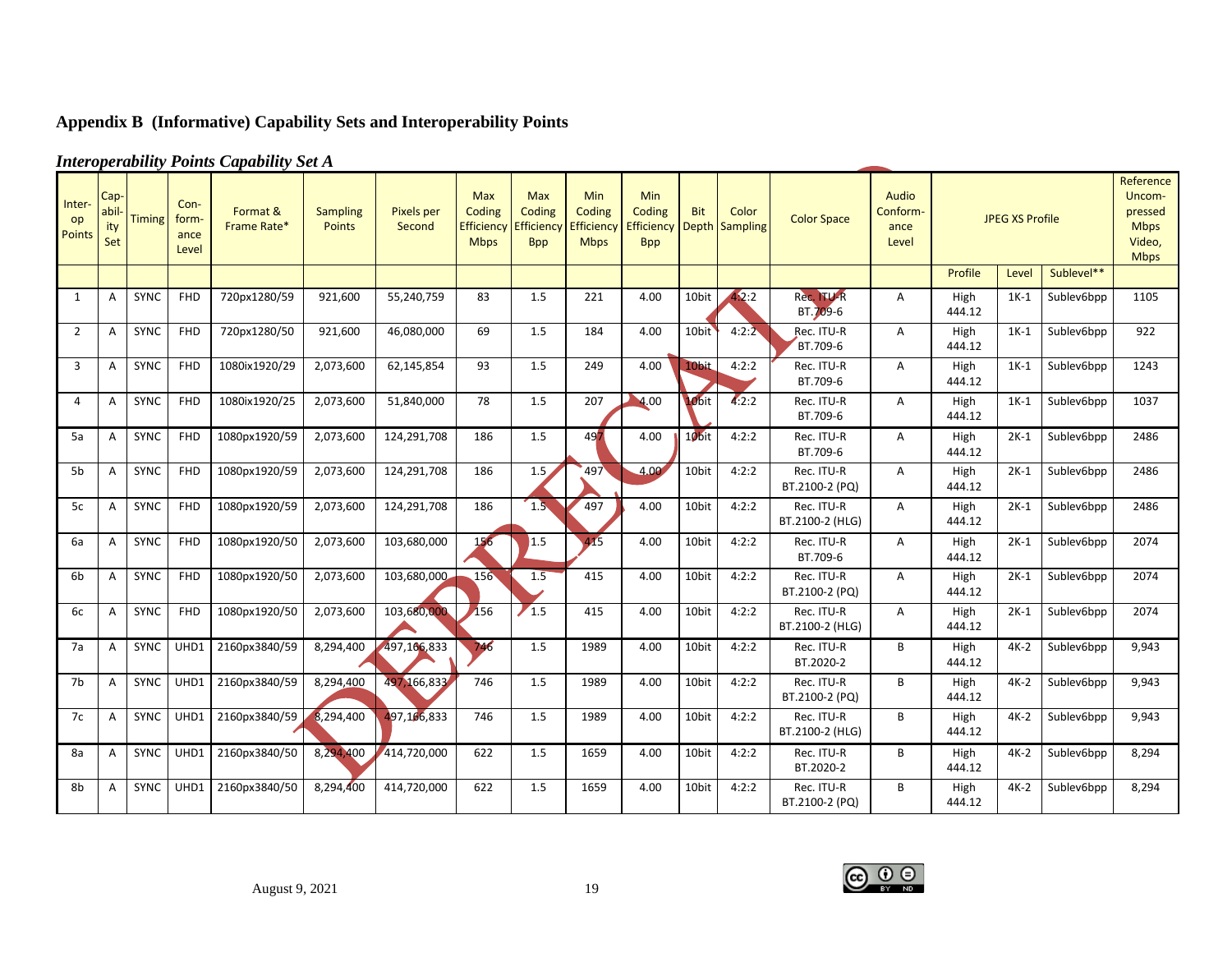| 8c              | <b>SYNC</b> | UHD1             | 2160px3840/50 | 8,294,400  | 414,720,000   | 622  | 1.5 | 1659 | 4.00 | 10bit | 4:2:2 | Rec. ITU-R<br>BT.2100-2 (HLG)        | В     | High<br>444.12 | $4K-2$ | Sublev6bpp | 8,294  |
|-----------------|-------------|------------------|---------------|------------|---------------|------|-----|------|------|-------|-------|--------------------------------------|-------|----------------|--------|------------|--------|
| 9a              | <b>SYNC</b> | UHD <sub>2</sub> | 4320px7680/59 | 33,177,600 | 1,988,667,333 | 2983 | 1.5 | 7955 | 4.00 | 10bit | 4:2:2 | Rec. ITU-R<br>BT.2020-2              | ACL-B | High<br>444.12 | 8K-2   | Sublev6bpp | 39,773 |
| 9b              | <b>SYNC</b> | UHD <sub>2</sub> | 4320px7680/59 | 33,177,600 | 1,988,667,333 | 2983 | 1.5 | 7955 | 4.00 | 10bit | 4:2:2 | Rec. ITU-R<br>BT.2100-2 (PQ)         | ACL-B | High<br>444.12 | $8K-2$ | Sublev6bpp | 39,773 |
| 9c              | <b>SYNC</b> | UHD <sub>2</sub> | 4320px7680/59 | 33,177,600 | 1,988,667,333 | 2983 | 1.5 | 7955 | 4.00 | 10bit | 4:2:2 | Rec. ITU-R<br><b>BT.2100-2 (HLG)</b> | ACL-B | High<br>444.12 | $8K-2$ | Sublev6bpp | 39,773 |
| 10a             | <b>SYNC</b> | UHD <sub>2</sub> | 4320px7680/50 | 33,177,600 | 1,658,880,000 | 2488 | 1.5 | 6636 | 4.00 | 10bit | 4:2:2 | Rec. ITU-R<br>BT.2020-2              | ACL-B | High<br>444.12 | $8K-2$ | Sublev6bpp | 33,178 |
| 10 <sub>b</sub> | <b>SYNC</b> | UHD <sub>2</sub> | 4320px7680/50 | 33,177,600 | 1,658,880,000 | 2488 | 1.5 | 6636 | 4.00 | 10bit | 4.2:2 | Rec. ITU-R<br>BT.2100-2 (PQ)         | ACL-B | High<br>444.12 | $8K-2$ | Sublev6bpp | 33,178 |
| 10 <sub>c</sub> | <b>SYNC</b> | UHD <sub>2</sub> | 4320px7680/50 | 33,177,600 | 1,658,880,000 | 2488 | 1.5 | 6636 | 4.00 | 10bit | 4:2:2 | Rec. ITU-R<br><b>BT.2100-2 (HLG)</b> | ACL-B | High<br>444.12 | $8K-2$ | Sublev6bpp | 33,178 |

<sup>\*</sup>  $\overline{X}$  "Video format is given as active lines, scanning (interlaced or progressive) and frame rate (59.9 is equivalent to 60/1.001, while 29.97 is equivalent to 30/1.001)  $\overline{X}$  Sublevel: shall be set to Sublevel

Sublevel: shall be set to Sublev3bpp or Sublev6bpp when the bpp is less than or equal to 3bpp, and shall be set to Sublev6bpp when the bpp exceeds 3bpp. Implementations compliant with this TR shall not set Sublevel to any

#### *Interoperability Points Capability Set B*

| Inter-<br>op<br><b>Points</b> | $Cap-$<br>abil-<br>ity<br>Set | <b>Timing</b> | Con-<br>form-<br>ance<br>Level | Format &<br>Frame Rate* | <b>Sampling</b><br>Points | Pixels per<br>Second | Max<br>Coding<br><b>Efficiency</b><br><b>Mbps</b> | Max<br>Coding<br><b>Efficiency</b><br><b>Bpp</b> | Min<br>Coding<br><b>Efficiency</b><br><b>Mbps</b> | Min<br>Coding<br><b>Efficiency</b><br><b>Bpp</b> | <b>Bit</b><br>Depth | Color<br><b>Sampling</b> | <b>Color Space</b>               | Audio<br>Conform-<br>ance<br>Level | <b>JPEG XS Profile</b> |        |            | Reference<br>Uncom-<br>pressed<br><b>Mbps</b><br>Video,<br><b>Mbps</b> |
|-------------------------------|-------------------------------|---------------|--------------------------------|-------------------------|---------------------------|----------------------|---------------------------------------------------|--------------------------------------------------|---------------------------------------------------|--------------------------------------------------|---------------------|--------------------------|----------------------------------|------------------------------------|------------------------|--------|------------|------------------------------------------------------------------------|
|                               |                               |               |                                |                         |                           |                      |                                                   |                                                  |                                                   |                                                  |                     |                          |                                  |                                    | Profile                | Level  | Sublevel** |                                                                        |
|                               | B                             | <b>ASYNC</b>  | <b>FHD</b>                     | 720px1280/59            | 921,600                   | 55,240,759           | 83                                                | 1.5                                              | 221                                               | 4.00                                             | 10bit               | 4:2:2                    | Rec. ITU-R<br>BT.709-6           | -A                                 | High 444.12            | $1K-1$ | Sublev6bpp | 1105                                                                   |
|                               | В                             | <b>ASYNC</b>  | <b>FHD</b>                     | 720px1280/50            | 921,600                   | 46,080,000           | 69                                                | 1.5                                              | 184                                               | 4.00                                             | 10bit               | 4:2:2                    | Rec. ITU-R<br>BT.709-6           | A                                  | High 444.12            | $1K-1$ | Sublev6bpp | 922                                                                    |
| 3                             | В                             | <b>ASYNC</b>  | <b>FHD</b>                     | 1080ix1920/29           | 2,073,600                 | 62,145,854           | 93                                                | 1.5                                              | 249                                               | 4.00                                             | 10bit               | 4:2:2                    | Rec. ITU-R<br>BT.709-6           | A                                  | High 444.12            | $1K-1$ | Sublev6bpp | 1243                                                                   |
| $\Delta$                      | B                             | <b>ASYNC</b>  | <b>FHD</b>                     | 1080ix1920/25           | 2,073,600                 | 51,840,000           | 78                                                | 1.5                                              | 207                                               | 4.00                                             | 10bit               | 4:2:2                    | Rec. ITU-R<br>BT.709-6           | A                                  | High 444.12            | $1K-1$ | Sublev6bpp | 1037                                                                   |
| 5a                            | В                             | <b>ASYNC</b>  | <b>FHD</b>                     | 1080px1920/59           | 2,073,600                 | 124,291,708          | 186                                               | 1.5                                              | 497                                               | 4.00                                             | 10bit               | 4:2:2                    | Rec. ITU-R<br>BT.709-6           | A                                  | High 444.12            | $2K-1$ | Sublev6bpp | 2486                                                                   |
| 5 <sub>b</sub>                | В                             | <b>ASYNC</b>  | <b>FHD</b>                     | 1080px1920/59           | 2,073,600                 | 124,291,708          | 186                                               | 1.5                                              | 497                                               | 4.00                                             | 10bit               | 4:2:2                    | Rec. ITU-R<br>BT.2100-2 (PQ)     | A                                  | High 444.12            | $2K-1$ | Sublev6bpp | 2486                                                                   |
| 5c                            | В                             | <b>ASYNC</b>  | <b>FHD</b>                     | 1080px1920/59           | 2,073,600                 | 124,291,708          | 186                                               | 1.5                                              | 497                                               | 4.00                                             | 10bit               | 4:2:2                    | Rec. ITU-R<br>BT.2100-2<br>(HLG) | A                                  | High 444.12            | $2K-1$ | Sublev6bpp | 2486                                                                   |
| 6a                            | В                             | <b>ASYNC</b>  | <b>FHD</b>                     | 1080px1920/50           | 2,073,600                 | 103,680,000          | 156                                               | 1.5                                              | 415                                               | 4.00                                             | 10bit               | 4:2:2                    | Rec. ITU-R<br>BT.709-6           | A                                  | High 444.12            | $2K-1$ | Sublev6bpp | 2074                                                                   |

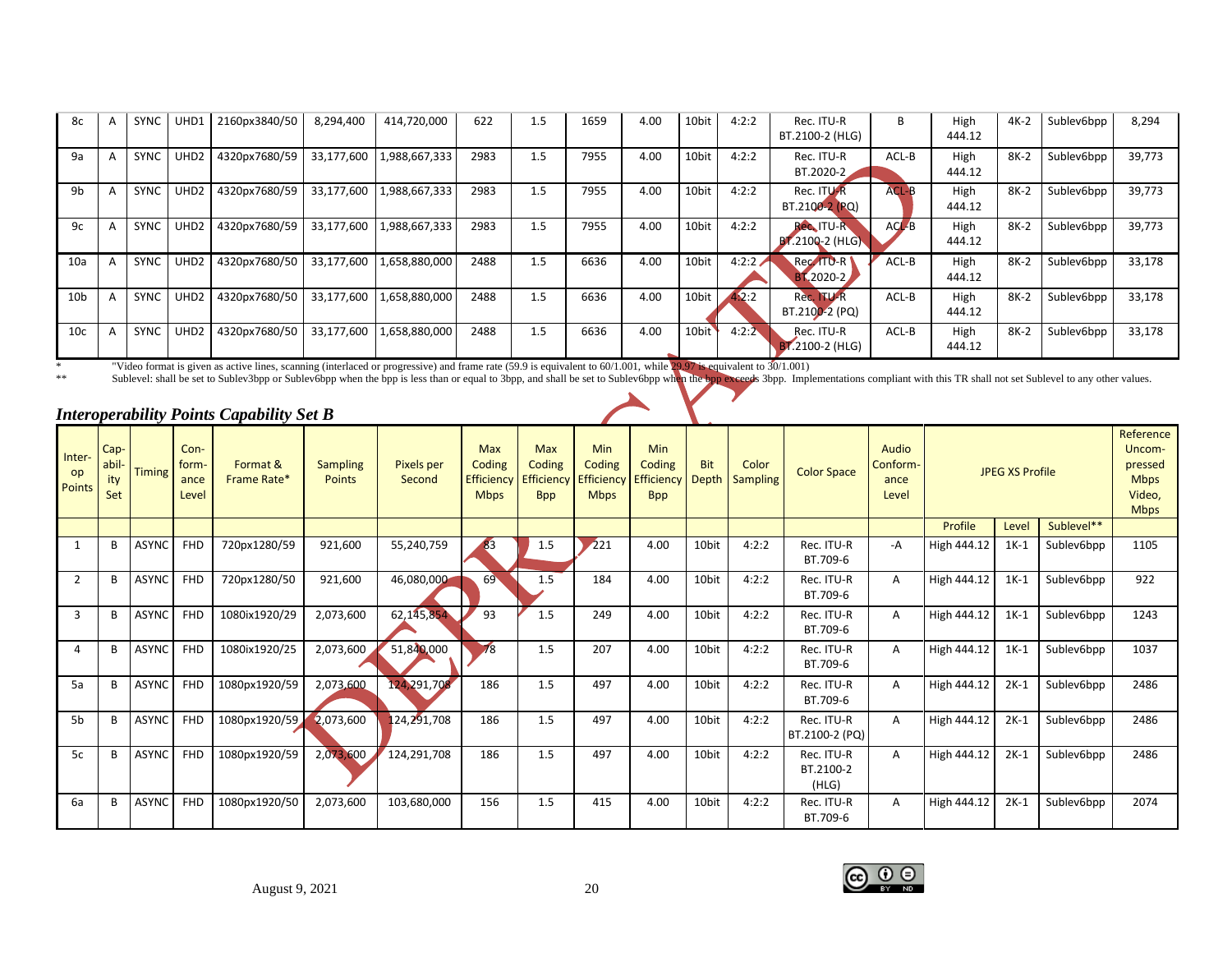| 6b              | B | <b>ASYNC</b> | <b>FHD</b> | 1080px1920/50 | 2,073,600  | 103,680,000   | 156  | 1.5    | 415  | 4.00 | 10bit | 4:2:2 | Rec. ITU-R<br>BT.2100-2 (PQ)     | Α | High 444.12 | $2K-1$ | Sublev6bpp | 2074   |
|-----------------|---|--------------|------------|---------------|------------|---------------|------|--------|------|------|-------|-------|----------------------------------|---|-------------|--------|------------|--------|
| 6c              | B | <b>ASYNC</b> | <b>FHD</b> | 1080px1920/50 | 2,073,600  | 103,680,000   | 156  | 1.5    | 415  | 4.00 | 10bit | 4:2:2 | Rec. ITU-R<br>BT.2100-2<br>(HLG) | A | High 444.12 | $2K-1$ | Sublev6bpp | 2074   |
| 7a              | B | ASYNC UHD1   |            | 2160px3840/59 | 8,294,400  | 497,166,833   | 746  | 1.5    | 1989 | 4.00 | 10bit | 4:2:2 | Rec. ITU-R<br>BT.2020-2          | B | High 444.12 | $4K-2$ | Sublev6bpp | 9,943  |
| 7b              | В | ASYNC UHD1   |            | 2160px3840/59 | 8,294,400  | 497,166,833   | 746  | 1.5    | 1989 | 4.00 | 10bit | 4:2:2 | Rec. ITU-R<br>BT.2100-2 (PQ)     |   | High 444.12 | $4K-2$ | Sublev6bpp | 9,943  |
| 7c              | B | ASYNC UHD1   |            | 2160px3840/59 | 8,294,400  | 497,166,833   | 746  | 1.5    | 1989 | 4.00 | 10bit | 4.2:2 | Rec. ITU-R<br>BT.2100-2<br>HLG   | B | High 444.12 | $4K-2$ | Sublev6bpp | 9,943  |
| 8a              | B | ASYNC UHD1   |            | 2160px3840/50 | 8,294,400  | 414,720,000   | 622  | 1.5    | 1659 | 4.00 | 10bit | 4:2:2 | Rec. ITU-R<br>BT.2020-2          | B | High 444.12 | $4K-2$ | Sublev6bpp | 8,294  |
| 8b              | В | ASYNC UHD1   |            | 2160px3840/50 | 8,294,400  | 414,720,000   | 622  | 1.5    | 1659 | 4.00 | 10bit | 4:2:2 | Rec. ITU-R<br>BT.2100-2 (PQ)     | B | High 444.12 | $4K-2$ | Sublev6bpp | 8,294  |
| 8c              | B | ASYNC UHD1   |            | 2160px3840/50 | 8,294,400  | 414,720,000   | 622  | 1.5    | 1659 | 4.00 | 10bit | 4:2:2 | Rec. ITU-R<br>BT.2100-2<br>(HLG) | B | High 444.12 | $4K-2$ | Sublev6bpp | 8,294  |
| 9a              | B | ASYNC UHD2   |            | 4320px7680/59 | 33,177,600 | 1,988,667,333 | 2983 | 1.5    | 7955 | 4.00 | 10bit | 4:2:2 | Rec. ITU-R<br>BT.2020-2          | B | High 444.12 | 8K-2   | Sublev6bpp | 39.773 |
| 9b              | В | ASYNC UHD2   |            | 4320px7680/59 | 33,177,600 | 1,988,667,333 | 2983 | 1.5    | 7955 | 4.00 | 10bit | 4:2:2 | Rec. ITU-R<br>BT.2100-2 (PQ)     | B | High 444.12 | 8K-2   | Sublev6bpp | 39,773 |
| 9c              | В | ASYNC UHD2   |            | 4320px7680/59 | 33,177,600 | 1,988,667,333 | 2983 | 1.5    | 7955 | 4.00 | 10bit | 4:2:2 | Rec. ITU-R<br>BT.2100-2<br>(HLG) | B | High 444.12 | 8K-2   | Sublev6bpp | 39,773 |
| 10a             | B | ASYNC UHD2   |            | 4320px7680/50 | 33,177,600 | 1,658,880,000 | 2488 | $-1.5$ | 6636 | 4.00 | 10bit | 4:2:2 | Rec. ITU-R<br>BT.2020-2          | В | High 444.12 | 8K-2   | Sublev6bpp | 33,178 |
| 10 <sub>b</sub> | B | ASYNC UHD2   |            | 4320px7680/50 | 33,177,600 | 1,658,880,000 | 2488 | .15    | 6636 | 4.00 | 10bit | 4:2:2 | Rec. ITU-R<br>BT.2100-2 (PQ)     | B | High 444.12 | 8K-2   | Sublev6bpp | 33,178 |
| 10 <sub>c</sub> | В | ASYNC UHD2   |            | 4320px7680/50 | 33,177,600 | 1,658,880,000 | 2488 | 1.5    | 6636 | 4.00 | 10bit | 4:2:2 | Rec. ITU-R<br>BT.2100-2<br>(HLG) | B | High 444.12 | 8K-2   | Sublev6bpp | 33,178 |

<sup>\*</sup> "Video format is given as active lines, scanning (interlaced or progressive) and frame rate (59.9 is equivalent to 60/1.001, while 29.97 is equivalent to 30/1.001)

\*\* Sublevel: shall be set to Sublev3bpp or Sublev6bpp when the bpp is less than or equal to 3bpp, and shall be set to Sublev6bpp when the bpp exceeds 3bpp. Implementations compliant with this TR shall not set Sublevel to a



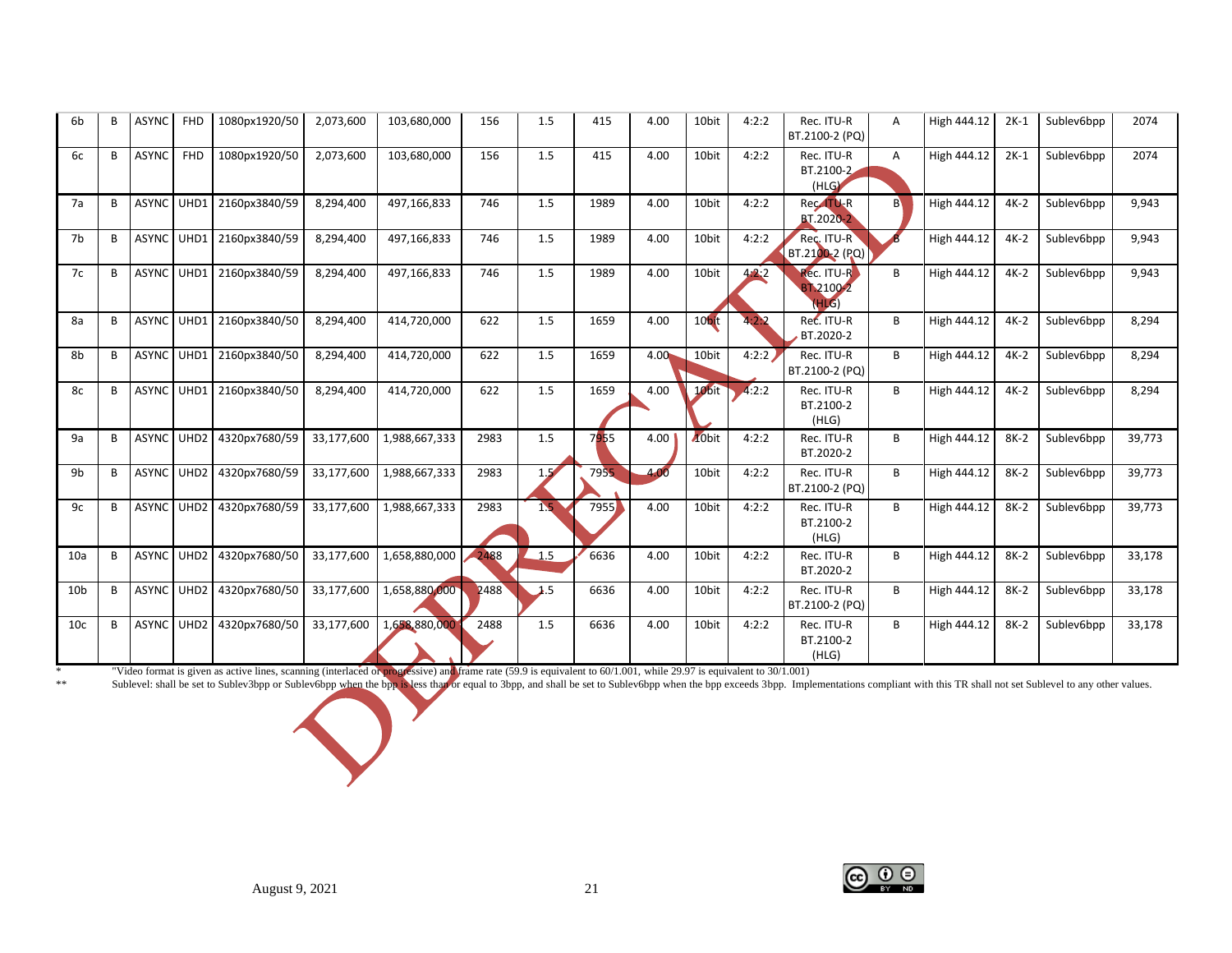|                               | <b>Interoperability Points Capability Set C</b>                                                             |              |                                |                         |                                  |                      |                                                          |                                                  |                                                   |                                                  |                     |                                   |                                  |                                         |                        |        |            |                                                                        |
|-------------------------------|-------------------------------------------------------------------------------------------------------------|--------------|--------------------------------|-------------------------|----------------------------------|----------------------|----------------------------------------------------------|--------------------------------------------------|---------------------------------------------------|--------------------------------------------------|---------------------|-----------------------------------|----------------------------------|-----------------------------------------|------------------------|--------|------------|------------------------------------------------------------------------|
| Inter-<br>op<br><b>Points</b> | Cap-<br>ability<br>Set                                                                                      | Timing       | Con-<br>form-<br>ance<br>Level | Format &<br>Frame Rate* | <b>Sampling</b><br><b>Points</b> | Pixels per<br>Second | <b>Max</b><br>Coding<br><b>Efficiency</b><br><b>Mbps</b> | <b>Max</b><br>Coding<br>Efficiency<br><b>Bpp</b> | Min<br>Coding<br><b>Efficiency</b><br><b>Mbps</b> | Min<br>Coding<br><b>Efficiency</b><br><b>Bpp</b> | <b>Bit</b><br>Depth | Color<br><b>Sampling</b><br>$***$ | <b>Color Space</b>               | Audio<br>Con-<br>form-<br>ance<br>Level | <b>JPEG XS Profile</b> |        |            | Reference<br>Uncom-<br>pressed<br><b>Mbps</b><br>Video,<br><b>Mbps</b> |
|                               |                                                                                                             |              |                                |                         |                                  |                      |                                                          |                                                  |                                                   |                                                  |                     |                                   |                                  |                                         | Profile                | Level  | Sublevel** |                                                                        |
|                               | Capability set C includes all items 1-10c in Capability Set B, Below are only the additional interop points |              |                                |                         |                                  |                      |                                                          |                                                  |                                                   |                                                  |                     |                                   |                                  |                                         |                        |        |            |                                                                        |
| 1a                            | C                                                                                                           | <b>ASYNC</b> | FHD                            | 1080px1920/59*          | 2,073,600                        | 124,291,708          | 186                                                      | 1.5                                              | 497                                               | 4.00                                             | 8bit                | RGB 4:4:4                         | Rec. ITU-R<br>BT.709-6           | A                                       | High 444.12            | $2K-1$ | Sublev6bpp | 2983                                                                   |
| 1 <sub>b</sub>                | $\mathsf{C}$                                                                                                | <b>ASYNC</b> | <b>FHD</b>                     | 1080px1920/50           | 2,073,600                        | 103,680,000          | 156                                                      | 1.5                                              | 415                                               | 4.00                                             | 8bit                | RGB 4:4:4                         | Rec. ITU-R<br>BT.709-6           | A                                       | High 444.12            | $2K-1$ | Sublev6bpp | 2488                                                                   |
| 1 <sub>c</sub>                | $\mathsf{C}$                                                                                                | <b>ASYNC</b> | <b>FHD</b>                     | 1080px1920/60           | 2,073,600                        | 124.416.000          | 187                                                      | 1.5                                              | 498                                               | 4.00                                             |                     | 10bit RGB 4:4:4                   | Rec. ITU-R<br>BT.709-6           | A                                       | High 444.12            | $2K-1$ | Sublev6bpp | 3732                                                                   |
| 1 <sub>d</sub>                | $\mathsf{C}$                                                                                                | <b>ASYNC</b> | <b>FHD</b>                     | 1080px1920/59*          | 2,073,600                        | 124,291,708          | 186                                                      | 4.5                                              | 497                                               | 4.00                                             | 8bit                | YCbCr<br>4:4:4                    | Rec. ITU-R<br>BT.709-6           | A                                       | High 444.12            | $2K-1$ | Sublev6bpp | 2983                                                                   |
| 2a                            | $\mathsf{C}$                                                                                                | <b>ASYNC</b> | <b>FHD</b>                     | 1200px1920/60           | 2,304,000                        | 138,101,898          | 207                                                      | 1.5                                              | 552                                               | 4.00                                             | 8bit                | Full<br>Range<br>RGB 4:4:4        | Rec. ITU-R<br>BT.709-6           | Α                                       | High 444.12            | $4K-1$ | Sublev6bpp | 3318                                                                   |
| 2 <sub>b</sub>                | $\mathsf{C}$                                                                                                | <b>ASYNC</b> | FHD                            | 1200px1920/50           | 2,304,000                        | 115,200,000          | 17 <sub>3</sub>                                          | 1.5                                              | 461                                               | 4.00                                             | 8bit                | Full<br>Range<br>RGB 4:4:4        | Rec. ITU-R<br>BT.709-6           | A                                       | High 444.12            | $4K-1$ | Sublev6bpp | 2765                                                                   |
| 3a                            | C                                                                                                           | <b>ASYNC</b> | <b>UHD</b><br>$\mathbf{1}$     | 2160px3840/59*          | 8,294,400                        | 497,166,833          | 746                                                      | 1.5                                              | 1991                                              | 4.00                                             | 8bit                | RGB 4:4:4                         | Rec. ITU-R<br>BT.2020-2          | B                                       | High 444.12            | $4K-2$ | Sublev6bpp | 11,932                                                                 |
| 3b                            | $\mathsf{C}$                                                                                                | <b>ASYNC</b> | UHD<br>1                       | 2160px3840/59*          | 8,294,400                        | 497,166,833          | 746                                                      | 1.5                                              | 1991                                              | 4.00                                             | 10bit               | YCbCr<br>4:4:4                    | Rec. ITU-R<br>BT.2100-2          | B                                       | High 444.12            | $4K-2$ | Sublev6bpp | 14,915                                                                 |
| 3c                            | $\mathsf{C}$                                                                                                | <b>ASYNC</b> | <b>UHD</b><br>1                | 2160px3840/59*          | 8,294,400                        | 497, 166, 833        | 746                                                      | 1.5                                              | 1991                                              | 4.00                                             | 10bit               | <b>YCbCr</b><br>4:4:4             | Rec. ITU-R<br>BT.2100-2 (PQ)     | B                                       | High 444.12            | $4K-2$ | Sublev6bpp | 14,915                                                                 |
| 3d                            | $\mathsf{C}$                                                                                                | <b>ASYNC</b> | <b>UHD</b><br>1                | 2160px3840/59*          | 8,294,400                        | 497,166,833          | 746                                                      | 1.5                                              | 1991                                              | 4.00                                             | 10bit               | <b>YCbCr</b><br>4:4:4             | Rec. ITU-R<br>BT.2100-2<br>(HLG) | В                                       | High 444.12            | $4K-2$ | Sublev6bpp | 14,915                                                                 |
| 3e                            | C                                                                                                           | <b>ASYNC</b> | <b>UHD</b><br>1                | 2160px3840/59*          | 8,294,400                        | 497,166,833          | 746                                                      | 1.5                                              | 1991                                              | 4.00                                             | 8bit                | RGB 4:4:4                         | Rec. ITU-R<br>BT.2020-2          | B                                       | High 444.12            | $4K-2$ | Sublev6bpp | 11,932                                                                 |



**CONTRACTOR**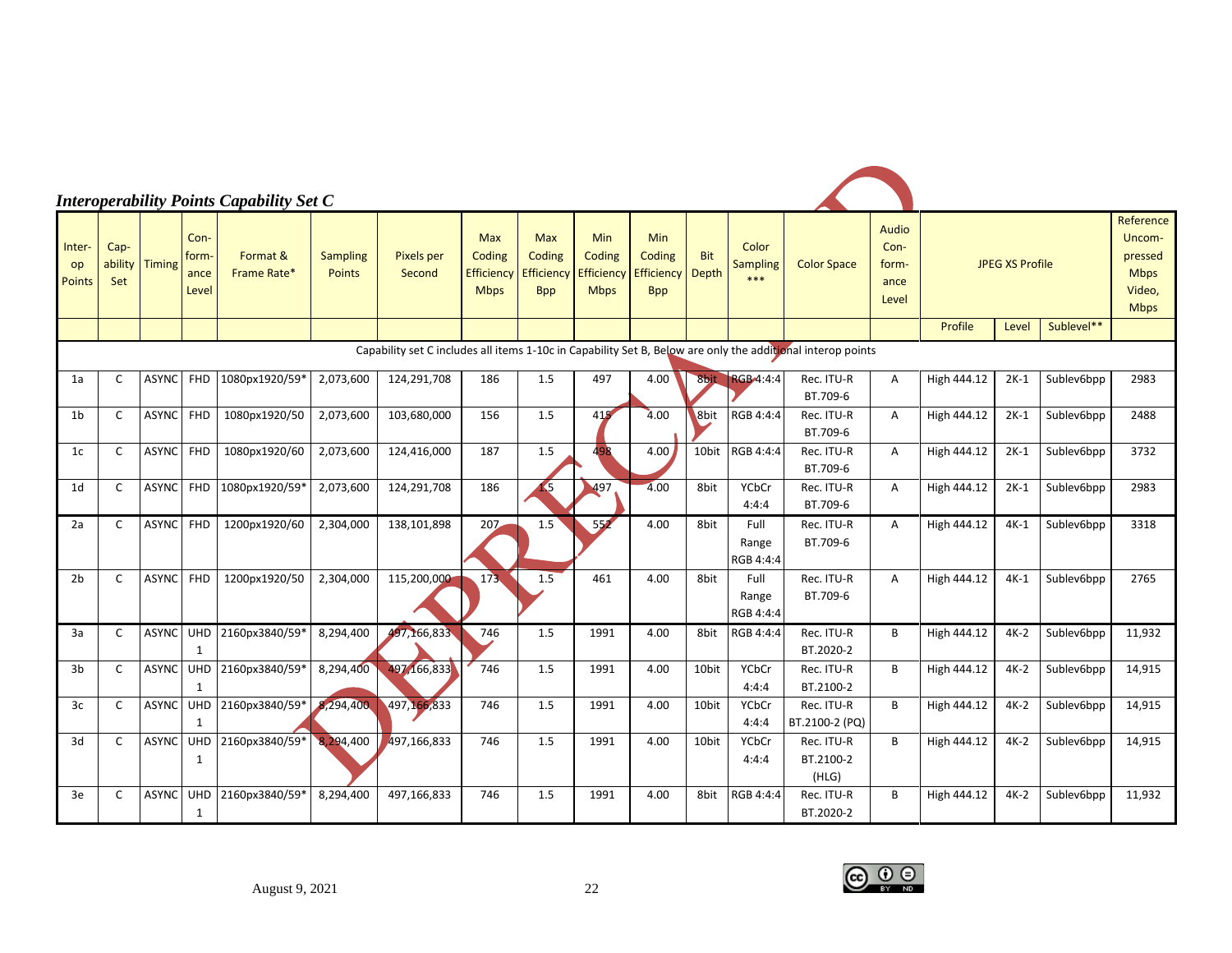| 4a |  | ASYNC UHD  4320px7680/59*   33,177,600   1,988,667,333   |  | 2986 | 1.5 | 7963 | 4.00 | 10bit | YCbCr | Rec. ITU-R     | B  | High 444.12 | $8K-2$ | Sublev6bpp | 59,660 |
|----|--|----------------------------------------------------------|--|------|-----|------|------|-------|-------|----------------|----|-------------|--------|------------|--------|
|    |  |                                                          |  |      |     |      |      |       | 4:4:4 | BT.2100-2      |    |             |        |            |        |
| 4b |  | ASYNC UHD 4320px7680/59* 33,177,600   1,988,667,333      |  | 2986 | 1.5 | 7963 | 4.00 | 10bit | YCbCr | Rec. ITU-R     | B  | High 444.12 | 8K-2   | Sublev6bpp | 59,660 |
|    |  |                                                          |  |      |     |      |      |       | 4:4:4 | BT.2100-2 (PQ) |    |             |        |            |        |
| 4c |  | ASYNC   UHD  4320px7680/59*   33,177,600   1,988,667,333 |  | 2986 | 1.5 | 7963 | 4.00 | 10bit | YCbCr | Rec. $ITU-R$   | B. | High 444.12 | 8K-2   | Sublev6bpp | 59,660 |
|    |  |                                                          |  |      |     |      |      |       | 4:4:4 | BT:2100-2      |    |             |        |            |        |
|    |  |                                                          |  |      |     |      |      |       |       | HLG)           |    |             |        |            |        |

<sup>\*</sup> "Video format is given as active lines, scanning (interlaced or progressive) and frame rate (59.9 is equivalent to 60/1.001, while 29.97 is equivalent to 30/1.001)<br><sup>\*</sup> Sublevel: shall be set to Subley3bon or Subley6bon

Sublevel: shall be set to Sublev3bpp or Sublev6bpp when the bpp is less than or equal to 3bpp, and shall be set to Sublev6bpp when the bpp exceeds 3bpp. Implementations compliant with this TR shall not set Sublevel to any Full Range is indicated, on 2a and 2b, where not indicated all others are limited range (RGB or YCbCr)